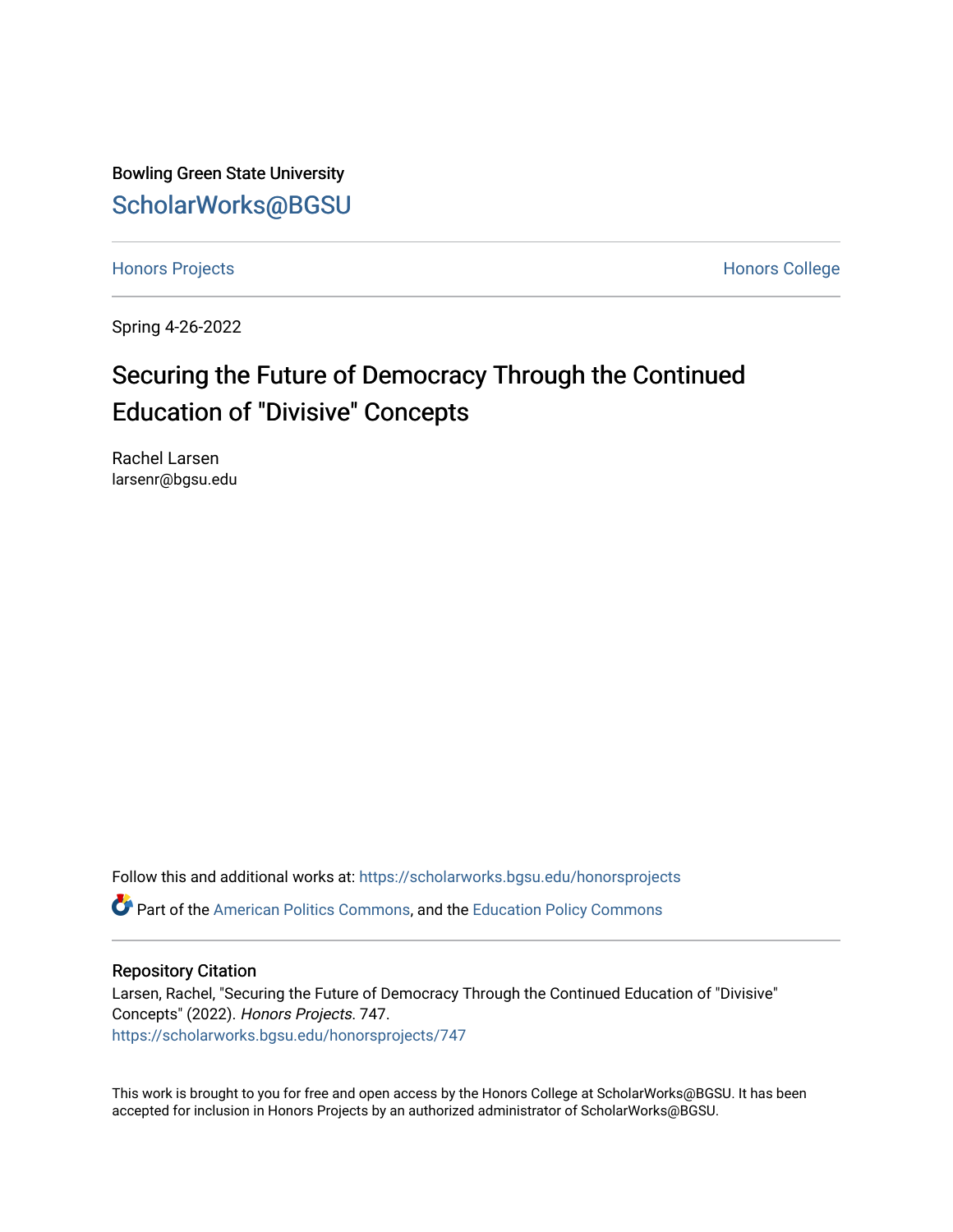Securing the Future of Democracy Through the Continued Education of "Divisive" Concepts

Rachel Larsen

Honors Project

Submitted to the Honors College at Bowling Green State University in partial fulfillment of the requirements for graduation with

University Honors April 2022

Dr. Melissa Miller, Political Science Department, Advisor Jeffrey Carroll, Philosophy Department, Advisor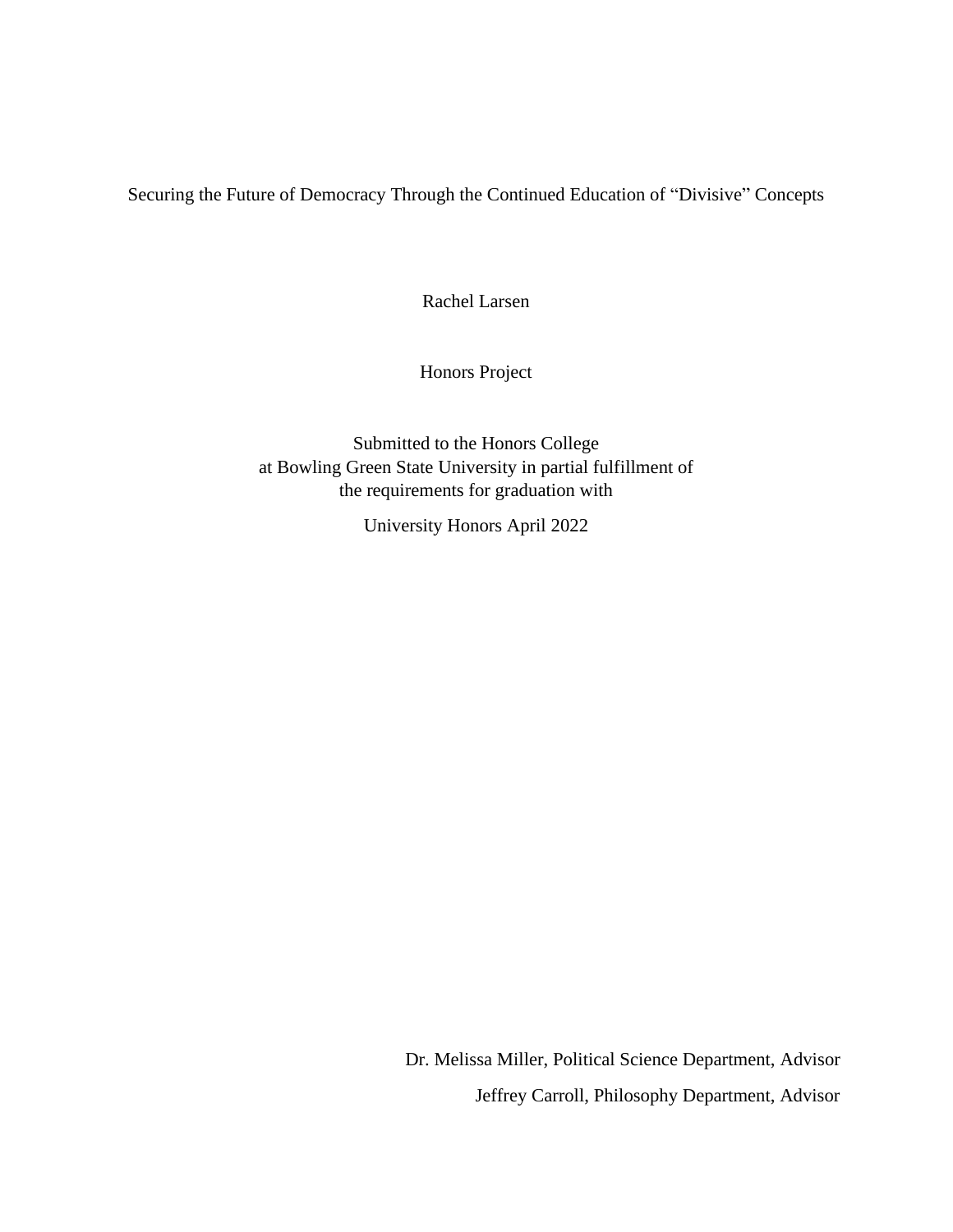# **Introduction**

Education. One of the most loved and hated parts of our childhood. The school building is the place where we made friends, learned how to add and subtract, learned what the Declaration of Independence and the Constitution meant to our country, and developed a lot of our understanding of the world. Almost everyone we meet has been to school at one time or another, whether it just be grade school or high school or all the way up to a doctorate program. As someone who loves learning, I was particularly fond of my years spent learning not only about book subjects, but also about what it means to be a citizen and a human being. Education not only effects those in school but has a lasting effect on a student's future and the people who will be future leaders of our cities and states.

A few questions arose when I first learned about the two House Bills currently being developed in the Ohio House of Representatives. Why has education become politicized, where the majority party decides what can be taught in public schools and what cannot be taught? How will public policy affect social studies curriculum? Does social studies education lay the foundation for students' future civic engagement? If certain "divisive topics" are removed from K-12 curriculum, what does that mean for future students? This paper strives to answer these questions as well as provide an argument for why the opposition of House Bills 322 and 327 is necessary to ensure a civic, democratic future for the United States. This paper also provides a few policy alternatives and evaluates each alternative for its social acceptability and political feasibility.

House Bill 322 and House Bill 327 drafted from the 134<sup>th</sup> General Assembly in the Ohio House of Representatives are the cornerstone for this argument. House Bill 322 was introduced to amend certain sections of the Revised Code regarding "the teaching of certain current events and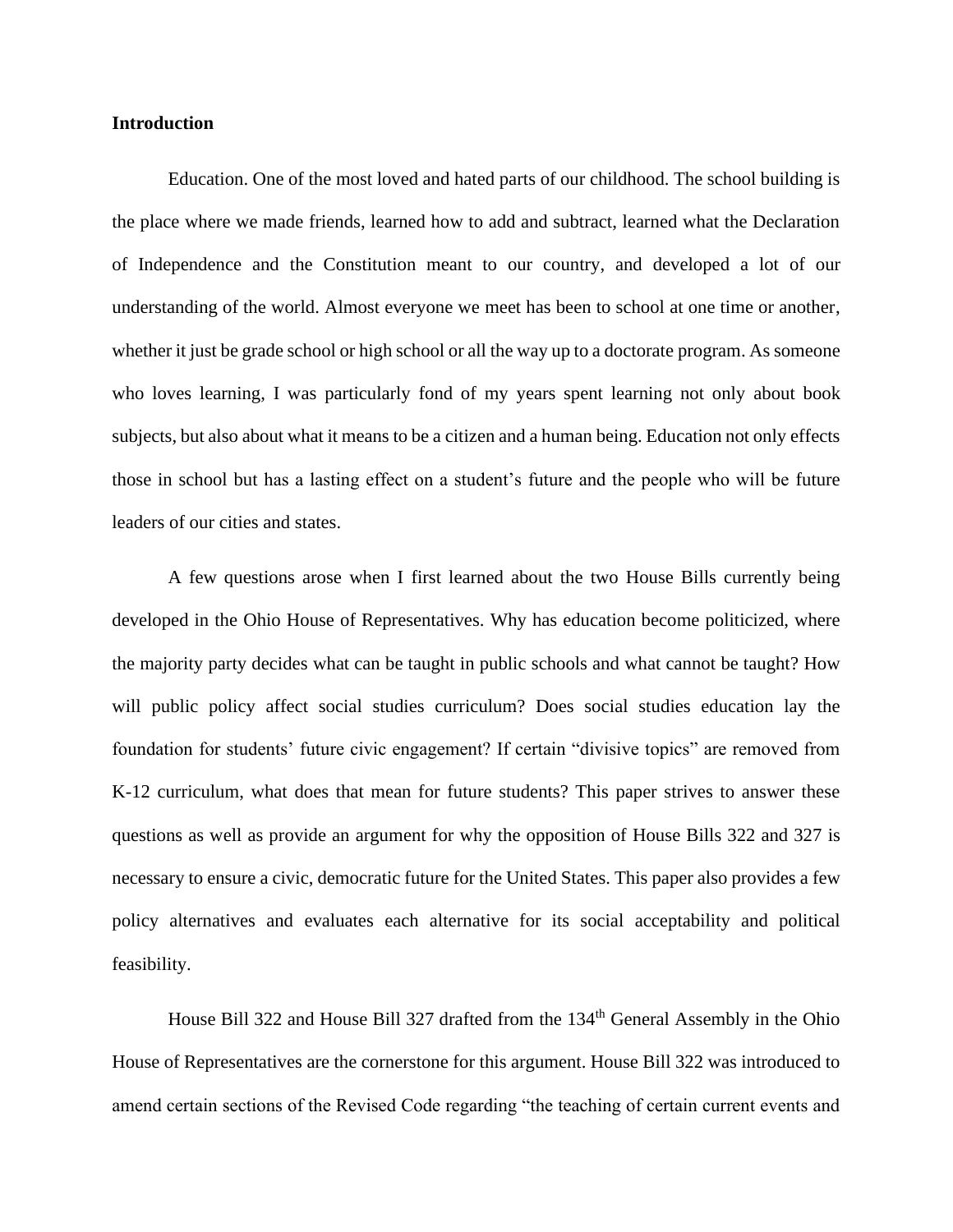certain concepts regarding race and sex in public schools (House Bill 322 - 134th General Assembly)." This bill aims to ensure that no state board can require the teaching of current events or any widely controversial topics. House Bill 327 was also introduced to revise certain sections of the Revised Code, but this time to "prohibit school districts, community schools, STEM schools, and state agencies from teaching, advocating, or promoting divisive concepts (House Bill 327 - 134th General Assembly)." These two bills, if passed, would restrict and censor how K-12 teachers can discuss sexism and racism and they also limit professional training for teachers and staff regarding topics that are considered "divisive."

One word that is important to define at this point is "divisive." According to the Oxford Languages definition, divisive means "tending to cause disagreement or hostility between people." With this definition, it is hard to deny that the teaching of race and sex in schools will cause disagreement, but I would argue not necessarily hostility, more discomfort. In this instance I argue that the problem is not in the discussion of "divisive" topics, but in the people who have been nurtured and taught one viewpoint, that may not be historically accurate, and did not have a chance to learn all the facts they should have. Therefore, it is vital that social studies teachers are allowed, and even encouraged, to teach about the topics that may shed a negative light on the founding and strengthening of the United States. Through this kind of education, students can then strive to improve our country instead of just accepting the faults and continuing on a harmful path.

Another concept that needs defining is "social studies." I will specifically be discussing Ohio's social studies curriculum that pertains to K-12 schools. The first thing mentioned under the "Philosophy and Guiding Assumptions" of the Ohio Learning Standards for Social Studies is "The aim of social studies is the promotion of civic competence – the knowledge, intellectual processes, and democratic dispositions required of students to be active and engaged participants in public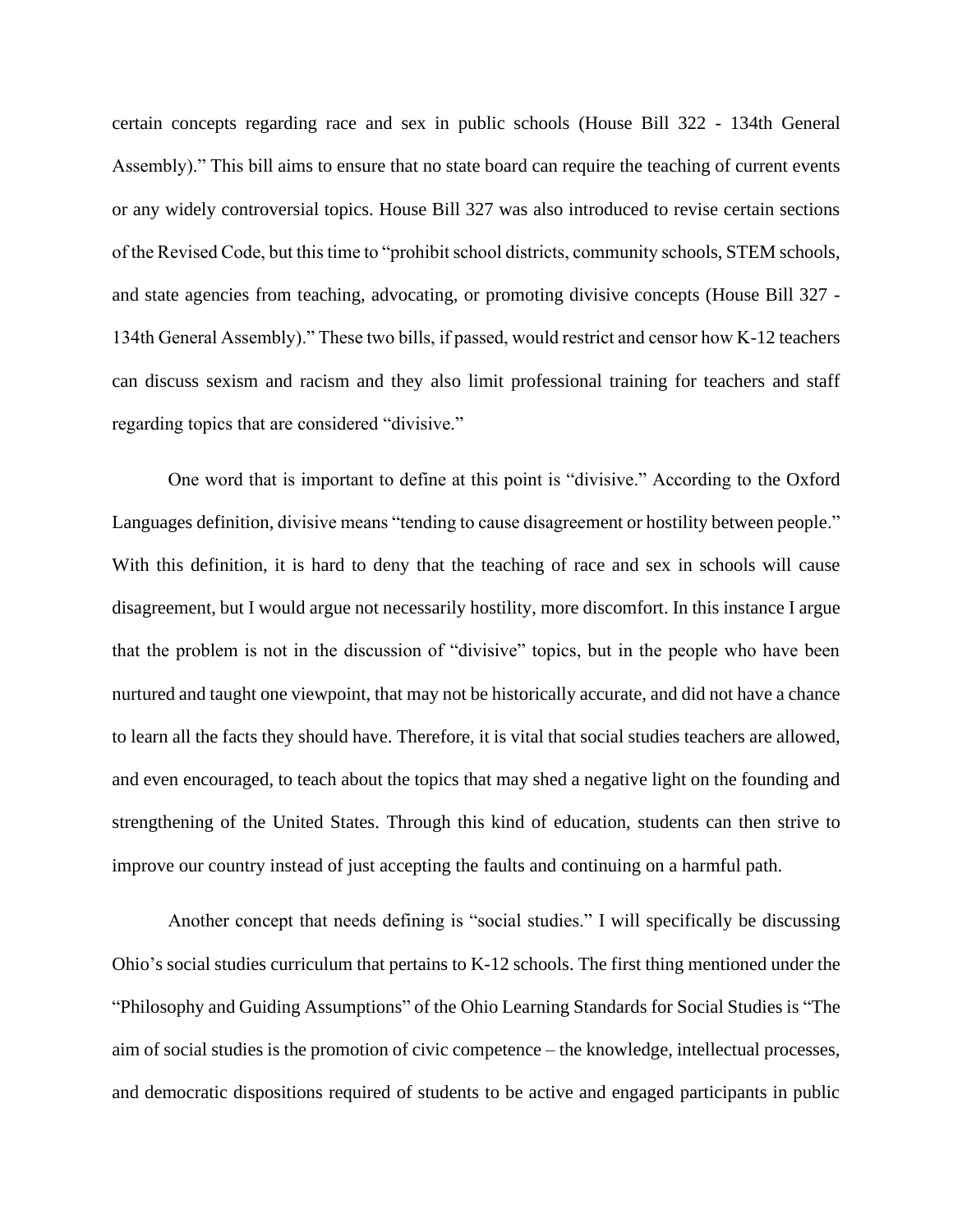life" (Ohio Department of Education). This sets the standard for the concepts taught in social studies classes and provides a clear idea of what I mean when I am referencing social studies education.

The final term I must define is what it means to be a "democratic citizen." As we all know, democracy refers to the type of government where the people participate and have the authority to decide legislation or choose the government officials who do that for them. As a citizen of the United States, it could be argued that we all have some level of responsibility to participate in our government. A democratic citizen is someone who actively participates in government, whether that be small actions such as voting, or larger actions such as holding a political office. In order to be successful at this, a democratic citizen needs to be educated on the innerworkings of the government, as well as the relevant historical facts that show how the country got to where it is today.

# **Methodology**

In this paper, I will use scholarly journal articles, books on public policy, relevant news articles, and primary sources of state law/proposed state law to answer the research questions articulated in the introduction. In selecting and examining my sources I will look for sources that relate more specifically to Ohio, so as to narrow the frame of my research. I will try to stay in a more recent timeline, around 1980-2022, so that the results may be relevant to today. I will utilize JSTOR, NexisUni, and EBSCO, as well as the BGSU library to locate sources. I analyzed and synthesized my findings by carefully reading each source and annotating while I read in order to fully grasp what the source was saying.

# **History of Policy Debate**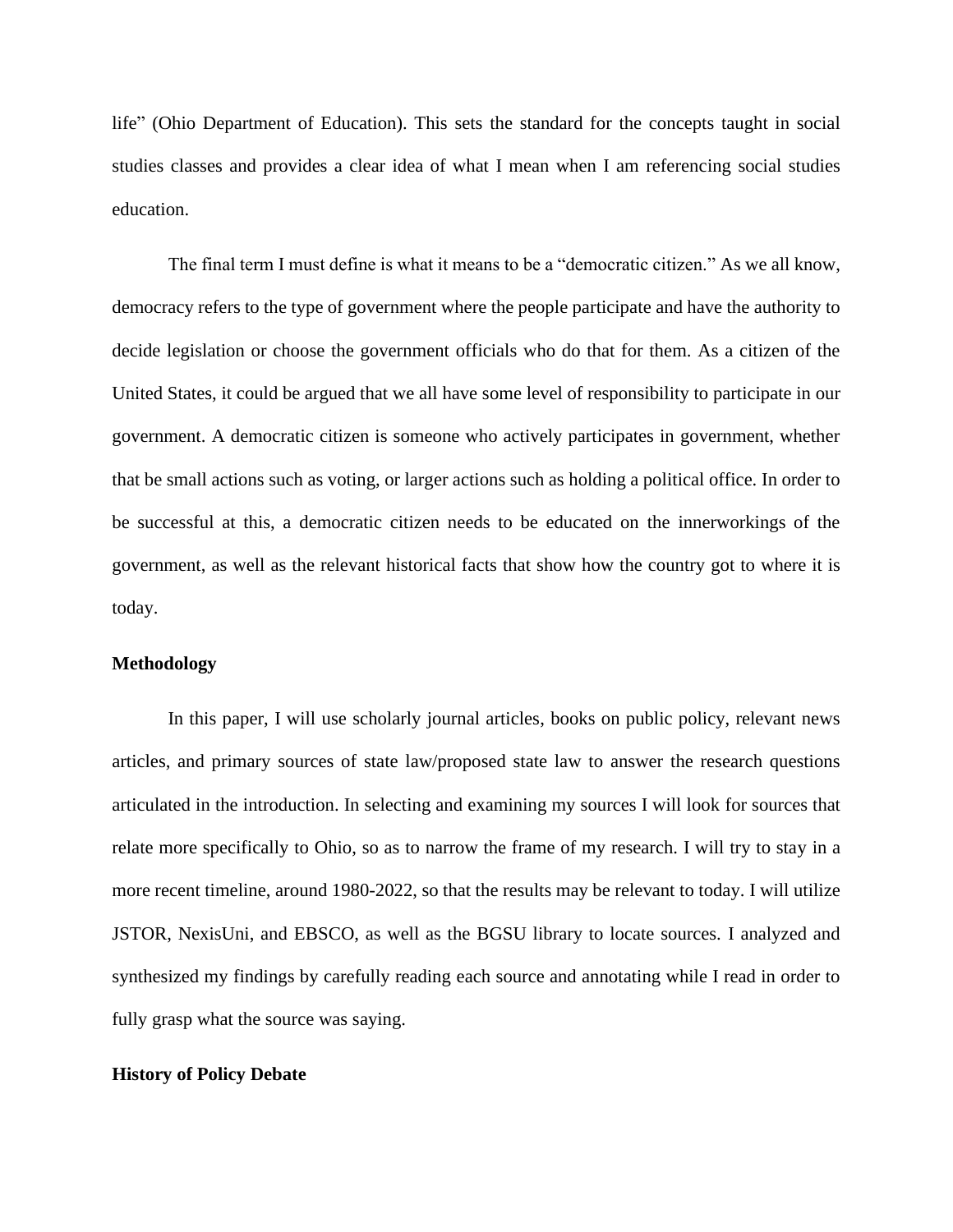Before I begin to discuss the main argument, it is important to know the background of the educational policy in question. The central focus of Ohio House Bills 322 and 327 is perceived as being a debate on whether critical race theory should be taught in K-12 schools or not. Critical race theory is currently not taught in schools, but the language of the bill encourages people to presume that this theory is going to be taught to their children. Because of this, it is valuable to learn the history of the policy debate. In "What's So Critical about Critical Race Theory?: A Conceptual Interrogation With Rodolfo Torres" by Antonia Darder, a clear origin is given of this theory where it states, "Critical race theory emerged as an offshoot of critical legal theory. Legal scholars in this tradition argued that legal theory had historically failed to engage in a critical analysis of society and, by so doing, continued to function as a fundamental tool of oppression that ultimately benefitted the state. (Darder 110)" In this quote, we get a clear idea of the beginning of this theory, which was developed to fill in a gap in societal analysis. Critical race theory uses narratives and storytelling as a central method of inquiry (113). Critical race scholars seek to prove that experiences of people of color are effective and legitimate bases for examining the legal system (Tate 197).

This theory was developed in the late 1970s and early 1980s and focuses more on outcomes than on people's individual beliefs. The purpose seems to be to help students identify social inequality in their lives and critique those inequalities. There is a lot of confusion over what it means and "critics charge that the theory leads to negative dynamics, such as a focus on group identity over universal, shared traits; divides people into "oppressed" and "oppressor" groups; and urges intolerance (Sawchuk)." Conservative organizations often blame critical race theory for any issue that they deem "destructive" and against the fundamental ideas of the constitution. For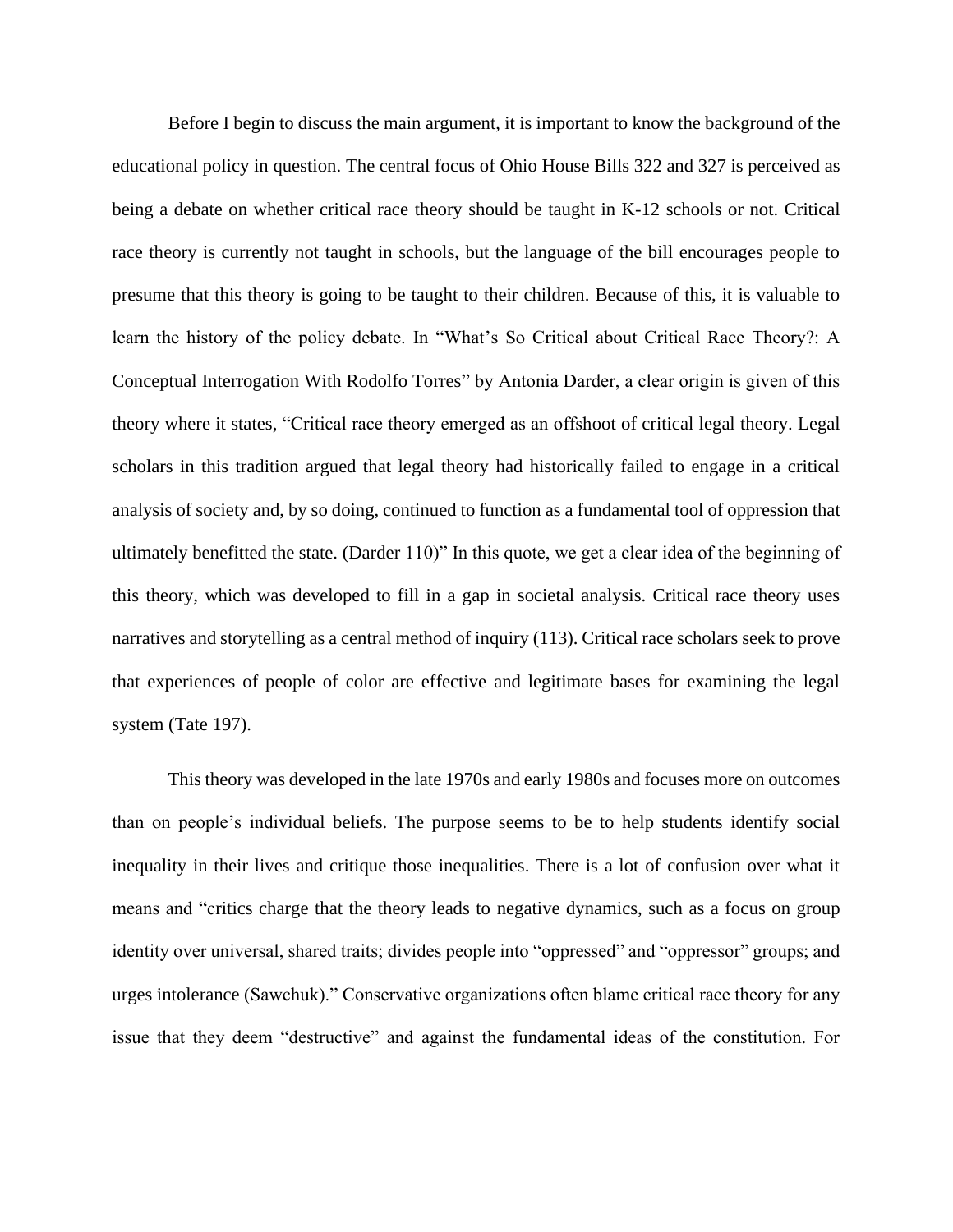example, the Heritage Foundation blamed critical race theory for the 2020 Black Lives Matter protests, diversity training, and LGBTQ+ groups in schools (Sawchuk).

Thirty-six states across the United States have already passed bills or are working to pass bills like House Bills 322 and 327 (Stout & Wilburn). All these bills are presented by Republican legislators and use wording similar to President Donald Trump's executive order on "Anti-American Propaganda" in relation to federal employee training. Part of this directive states that "…related to any training on "critical race theory," "white privilege," or any other training or propaganda effort that teaches or suggests either (1) that the United States is an inherently racist or evil country or (2) that any race or ethnicity is inherently racist or evil" should be stopped (Blad). This order, and this stance, were all part of President Trump's re-election push and he even claimed that funding would be cut from schools who taught curriculum based on the 1619 project (Blad). As of May 17, 2021, the first four states had passed laws that limited how teachers can discuss controversial issues such as racism and sexism—Idaho, Iowa, Oklahoma, and Tennessee (Schwartz). As critical race theory is a relatively new concept, this seems to be the beginning of the policy debate around this theory. A couple states passed these laws, and many followed with their own versions.

This brings us to Ohio, with the introduction of House Bills 322 and 327, drafted from the 134th General Assembly in the Ohio House of Representatives. House Bill 322 was introduced to amend certain sections of the Revised Code regarding "the teaching of certain current events and certain concepts regarding race and sex in public schools (House Bill 322 - 134th General Assembly)." This bill aims to ensure that no state board can require the teaching of current events or any widely controversial topics. House Bill 327 was also introduced to revise certain sections of the Revised Code, but this time to "prohibit school districts, community schools, STEM schools,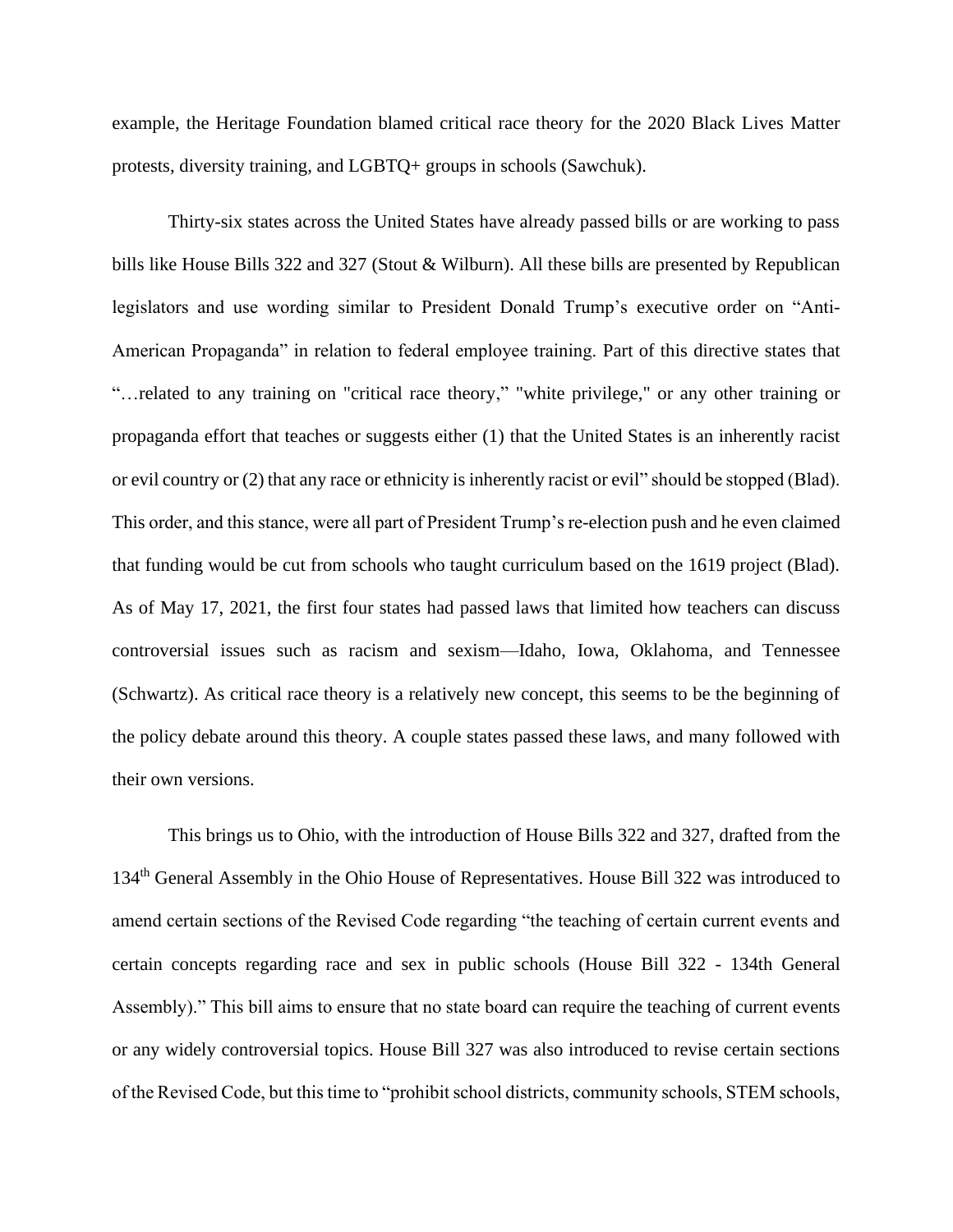and state agencies from teaching, advocating, or promoting divisive concepts (House Bill 327 - 134th General Assembly)." These two bills, if passed, would restrict and censor how K-12 teachers can discuss sexism and racism and they also limit professional training for teachers and staff regarding topics that are considered "divisive."

## **Literature Review**

In an ideal world, K-12 education would prepare students academically and civically, but there has been a shift in policy that focuses more on the academic than the civic. For example, No Child Left Behind was a federal bill passed in 2001 in an attempt to bring US schools up to speed with the rest of the world. This bill emphasized focus on reading and mathematics over other subjects such as social studies, and so helped reinforce the shift away from civic education (Callahan). This bill is also focused on every student meeting the common standards. The focus is on equality, where every student receives the same test and the same consequences if they fail to meet standards, and not equity, where every child would be given what they need to succeed in acknowledgement of diverse circumstances (Shaker and Heilman, p. 46). Public schools also provide an opportunity for more informal education through the social interactions inherent in public school life. The passage of this bill in 2001 set the stage for the educational legislation passed in the following 21 years, most likely impacting a few of the ideas behind House Bills 322 and 327.

The social studies education students receive now is focused on learning decontextualized facts rather than the major themes and concepts, and the focus is on certain learning standards so a student is successful on national assessments where they have memorized institutional and factual knowledge instead of learning more about contemporary politics. American philosopher John Dewey provides an argument for the potential of social studies to create participatory citizens.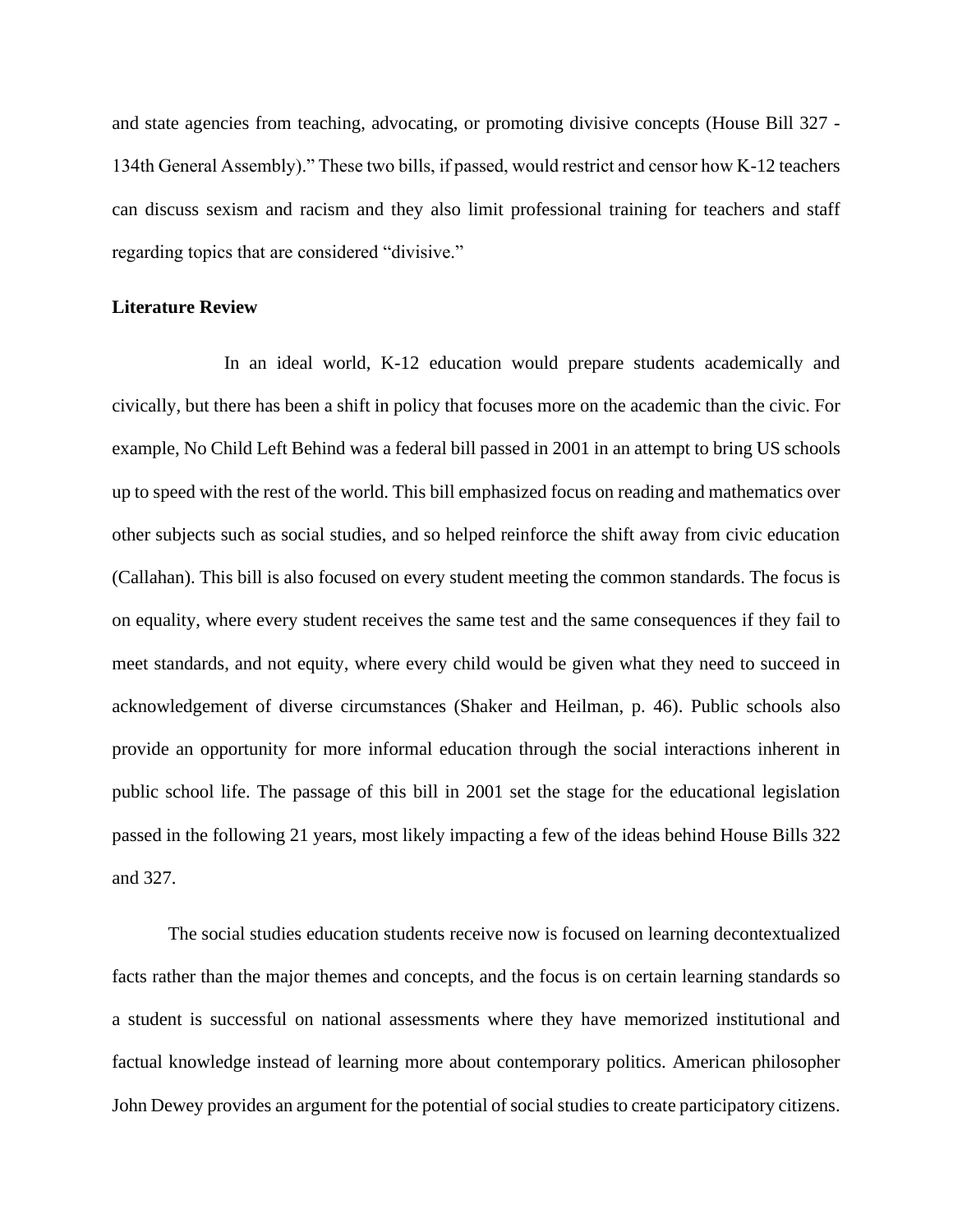He often argued for social studies as a potentially valuable subject for preparing students to become democratic citizens (Carpenter 31). Schools are the major educational institutions that all children go through and so has the responsibility to prepare them to become democratic citizens. Dewey saw students as citizens-in-training, and saw democracy as more than a political system so citizenship education should be more complex (34). He believed, "… the only way to make the child conscious of his social heritage is to enable him to perform those fundamental types of activities which make civilization what it is" (qtd. in Carpenter 34). History and geography were viewed as two of the major components and provide a overview of the significance of personal experience and "allow a person to see herself/himself more clearly in the evolving social context existent in the United States" (34). A well-educated participating citizen will benefit the community as much as it benefits an individual's personal life, and active democratic participation requires some sort of active democratic learning.

Continuing with the importance of social studies education, William Gaudelli and Megan J. Laverty's article, "Reconstruction of Social Studies", argues that "Schools are natural venues for intervention in the course of history: they provide a forum in which to apprise students of the facts of events, involve them in intelligent deliberations about what is fast becoming their social life, and thereby provide them with the analytic resources to effect change" (20). However, with recent policy changes, social studies education has become fragmented and isolated. Consider No Child Left Behind, mentioned in the above research. This bill removed social studies from the front lines and lessened its importance to children in schools. Gaudelli and Laverty argue for a reconstruction of social studies based on Dewey's writing and his model (22). "A reconstruction of the aims of social studies education will drastically impact the daily routines of schools. The school is not merely preparation for a life destined to be lived in "the real world." Instead, it is life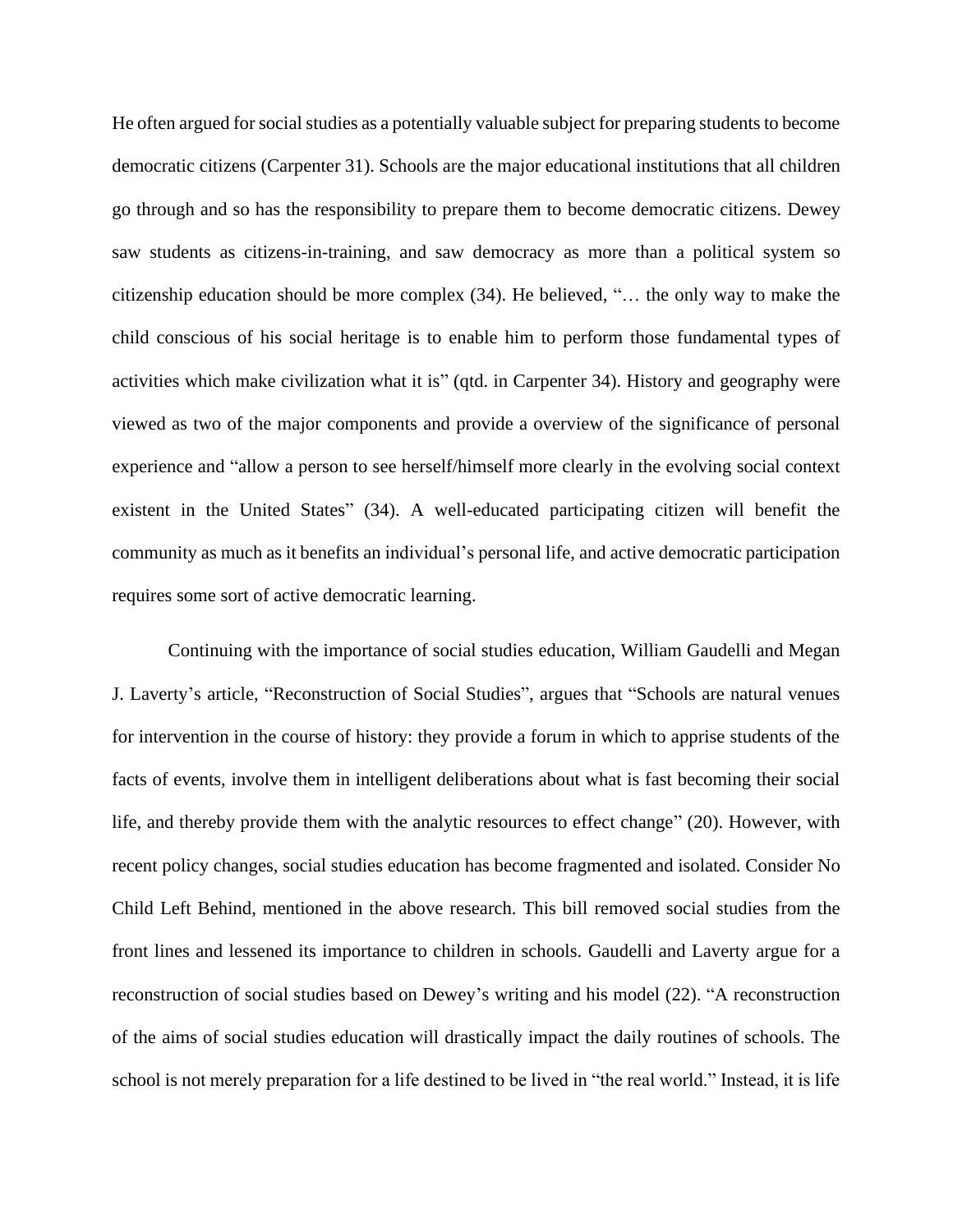itself" (30). Perceiving school as life should be the basis for everything that happens in schools and should encourage children to interpret the subject matter in light of their own social views and values. Gaudelli and Laverty's method of reconstruction involves three additions, one, to turn the focus away from descriptive knowledge and focus on moving towards the future, two, to focus more on communication through and across difference, and three, to expand and integrate social studies throughout all disciplines (33-34). These ideas fit with the policy idea of ensuring divisive concepts are taught and protect and revamp social studies education to help build responsible citizens.

One important topic at the heart of this policy debate is race. Race influences students' educational experiences yet is conceptualized at a fairly low level. Social studies and history textbooks added themes of multiculturalism in the 1980s and 1990s, but analyses show that a lot of those changes were superficial (Eschmann and Payne 57). Children of color then feel tension between the reality they experience everyday and the world portrayed in textbooks. In Chapter 4 of their book, *Education and Society: An Introduction to Key Issues in the Sociology of Education*, Eschmann and Payne even argue that structural racism and hidden biases are ever present in education and that the system protects and even propagates harmful points of view (59). Their argument and research is further examples of how minority voices could be further silenced if all "divisive concepts" were removed from school curriculum.

One part of my argument is that these divisive concepts should be taught in K-12 schools, of which many people would be wary of teaching difficult concepts to younger children. However, Jennifer Hooven et al. argue in "Never too early to learn: Antibias education for young children" that lessons on diversity, equity, and race are important and should be taught to children in those younger settings. A quote I found particularly compelling reads, "Antibias education, we agreed,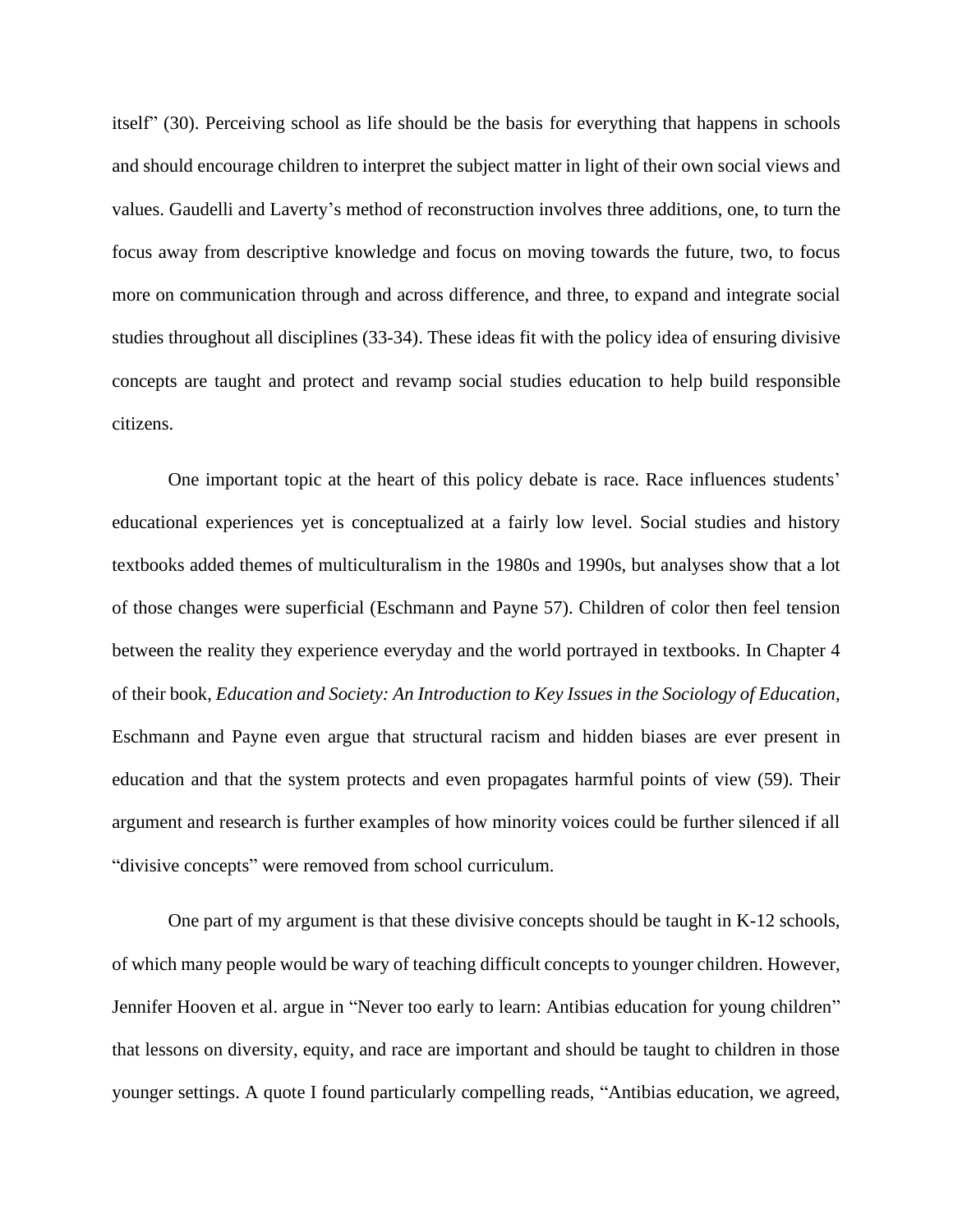is not tied to a particular political party or value system. It is a nonpartisan tool for supporting children's social-emotional development, affirming their self-worth, addressing race and culture openly in our classrooms, treating all children fairly, and encouraging them to think critically about the problems that our society face" (65). Children are directly impacted by the topics they learn, or do not learn, in their education so it is important to educate them fully on diversity and equity so they can proceed in the world as successful and participatory democratic citizens.

Also important to consider is the support, or lack of support, for the House Bills. A local news article from the *Dayton Daily News* investigated local Dayton, Ohio public schools and found that conversations around current events related to racial justice or topics of history related to racial equality are not required in schools(Laird and Kelley). They also found that local educators oppose House Bills 322 and 327 and agree that more difficult conversations need to be had around race, not less. The *Columbus Alive* echoes these sentiments with an article directly against the two House Bills. The article argues that these bills would refuse to acknowledge the inequality, implicit racism and biases that exert a force in everything (Downing). These are just two examples of the many opposing narratives that exist.

There are a lot of actors who would be affected or who have a stake in the possible passing of House Bills 322 and 327. At the institutional level we have the Ohio House of Representatives. This is where the House bills were introduced specifically by legislators Don Jones of the 95<sup>th</sup> house district (House Bill 322 – 134<sup>th</sup> General Assembly), Diane V. Grendell of the 76<sup>th</sup> house district and Sarah Fowler Arthur of the 99<sup>th</sup> house district (House Bill 327 - 134th General Assembly). Also, important to note are the many other states across the nation that are working to pass or have passed similar bills. These are important influencers for the Ohio representatives who sponsored the Ohio version of the bills.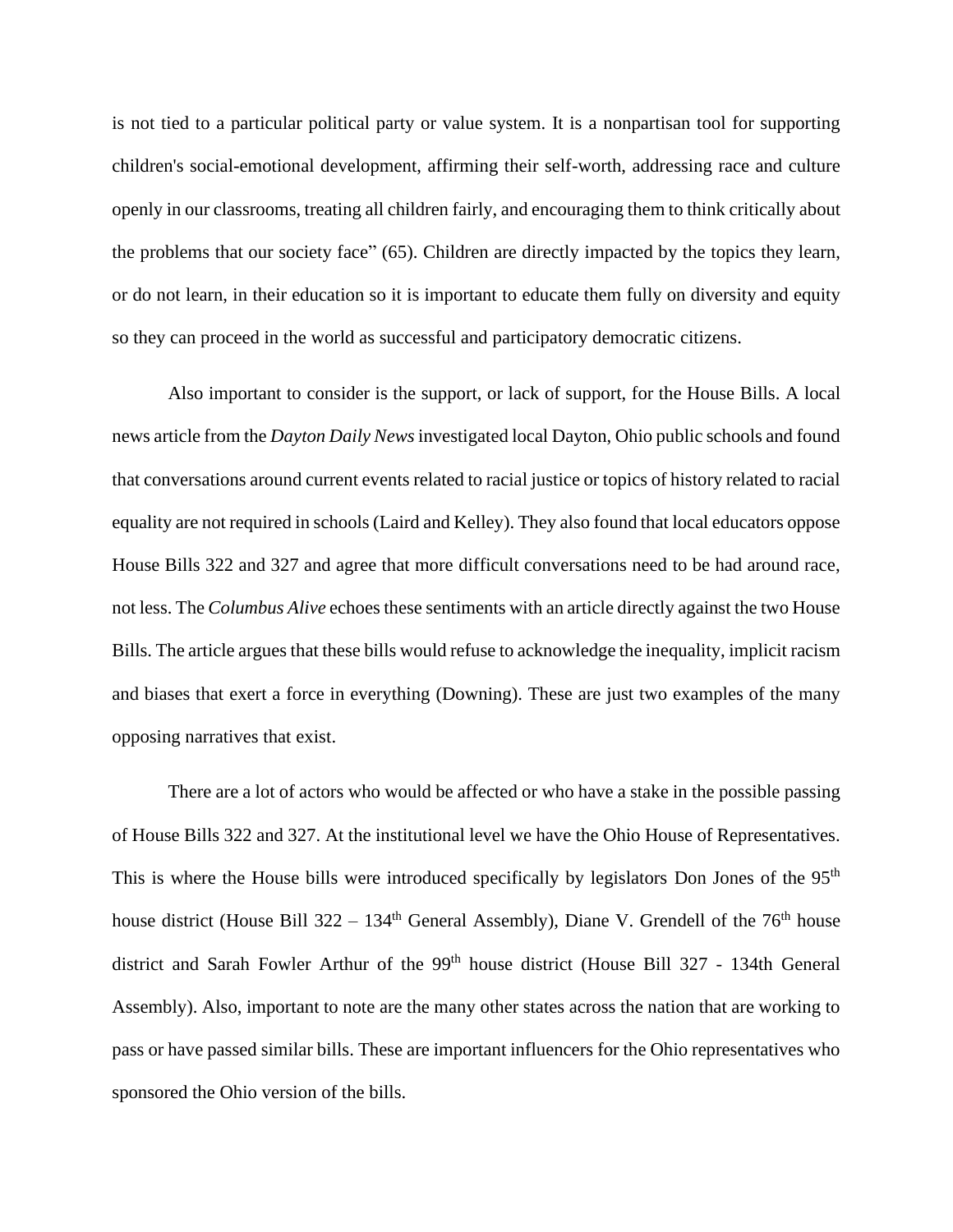Another important section of actors is interest groups and labor unions. The Ohio Education Association is one labor union that is at the forefront of this policy debate, especially against House Bill 327. Other groups that are against the passing of these House Bills are the League of Women Voters, Children's Defense Fund of Ohio, the American Civil Liberties Union (ACLU) of Ohio, Ohio Council for the Social Studies, and university organization such as the Akron American Association of University Professors (AAU).

An example of a group of actors who support these bills, is the group found at stopcriticalracetheory.com. On this website there are numerous interest groups listed as members of this effort and who support the pledges and principles. This includes groups like the West Chester Tea Party, We the People Convention, Republicans for a Greater Cincinnati, Free Ohio Now, and the Ohio Republican PAC. These groups tend to be mostly nonpartisan or republican grassroot organizations involved in this coalition against critical race theory. Finally, there are individuals who are speaking out either for or against these bills such as professors of public universities, editors of newspapers, and citizens posting on social media. All of these actors give testimony at the Ohio House in support of their position, giving a clear glimpse of what their narrative is in regard to these policies.

As shown by this research, and the many actors and narratives at play, there is large opposition to any policy that would restrict and censor divisive concepts from being taught, especially in regard to conversations surrounding race and sex. One of the goals of education should be to prepare students for their life after the school building, in order to ensure participatory democratic citizens emerge. House Bills 322 and 327 would directly restrict that goal and also restrict conversations around race and sex. We could see more banning of books and more divisiveness spread as students are left feeling alienated from classroom discussion. Because of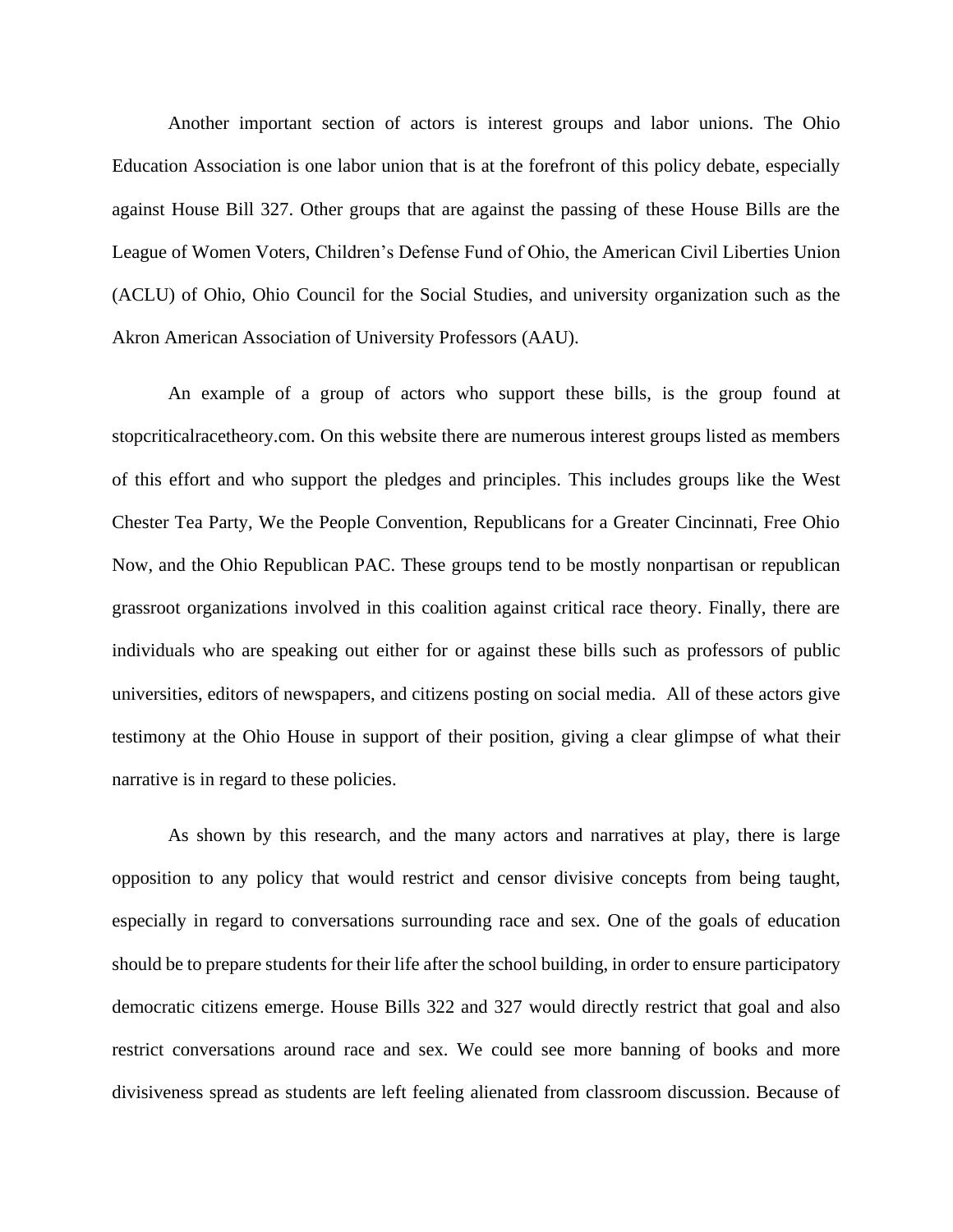this, a policy analysis is needed to examine the policy options and determine which one would be the best for securing a democratic future and a more inclusive education for our K-12 students.

#### **Scope and Severity of the Problem**

Teaching divisive concepts in K-12 schools creates significant conflict between the opposing parties of the Ohio legislature. As mentioned before, the focus is on critical race theory, which is not taught in schools at that level, but nonetheless banning the theory may cause other topics to be removed from the public-school curriculum. This issue is significant because of the misunderstanding surrounding what critical race theory means and where it is taught. It is also significant because students and teachers would be directly affected by the policy that passes. If a policy is passed that would restrict these "divisive topics" from being taught in K-12 schools, then important civic topics, such as American history, would be altered to only teach the topics that do not sow discomfort in classrooms. This would have a lasting impact on the future generations of American citizens who learn from the public schools. Not passing a bill and leaving the status quo might prevent the issue for now, but it might arise again in the future. Passing a bill that promotes the teaching of these "divisive concepts" would be difficult but would ensure that K-12 schools teach these topics amid the discomfort. So, the question remains - What policy should we pass, if any, to address the issue of divisive topics being taught in schools?

An analysis of this policy is needed because the issue at hand is widely controversial and is misconstrued by each side to fit their competing value and belief preferences. "Divisive concepts" are not strictly taught in K-12 schools but any legislation to restrict them could be harmful and cause the current curriculum to drastically change. An analysis will show the policy options to choose from, as well as consider which solution might be the best to solve the issue.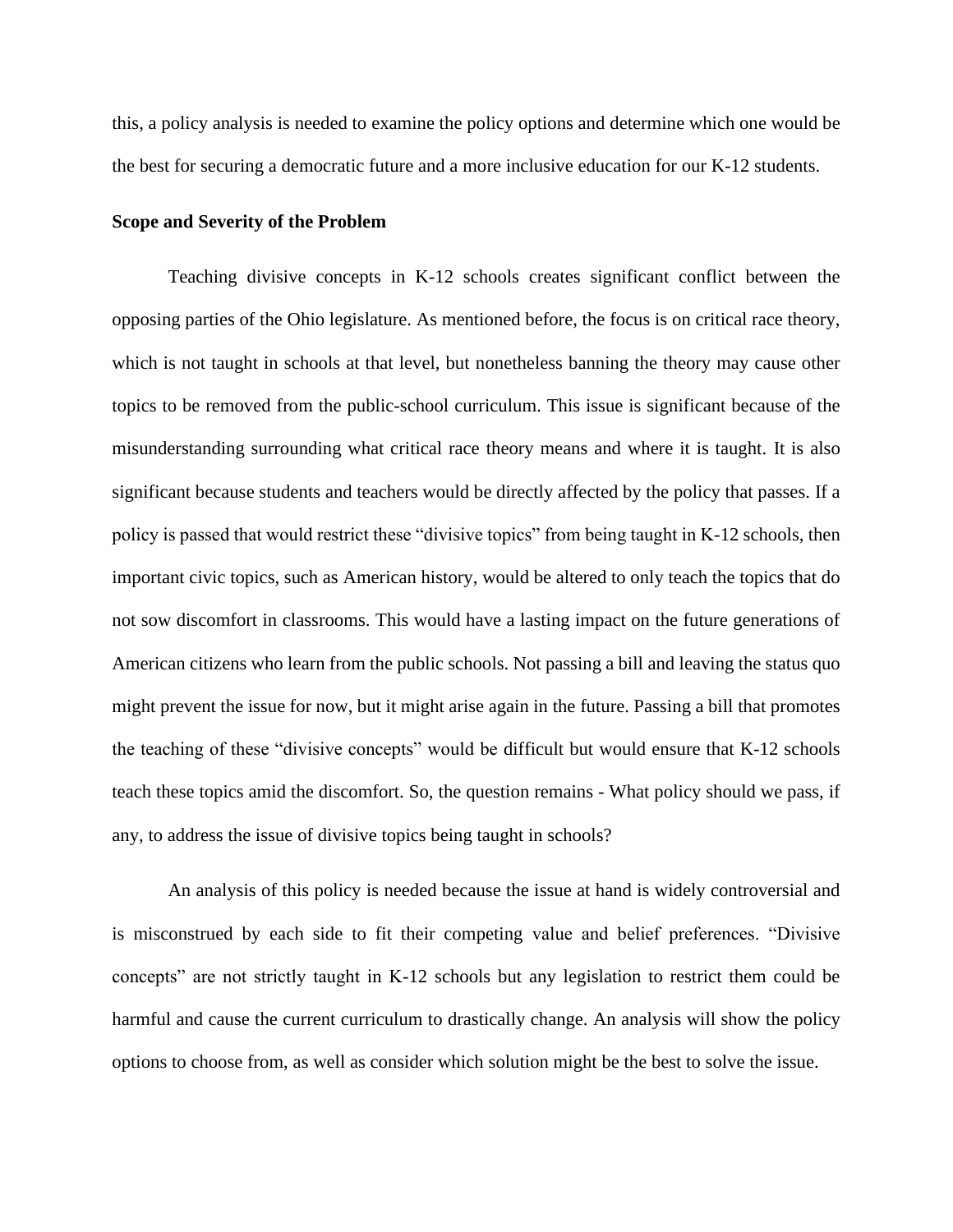#### **Issue Statement**

To assist in this analysis, it is important to remind of the definitions of the issue. "Divisive concepts" is a rather broad idea and often causes confusion as to the meaning. Most people believe that this refers to critical race theory, of which, "One of the principles of CRT is that racism is the result not just of individual bias but of outcomes that legal systems and policies reinforce (Morgan)." The divisive concepts refer to any concept that would cause disagreement or hostility between people, specifically on topics of race and sex. A problem definition conflict occurs between the two opposing sides of the argument, where those in favor of restricting divisive concepts from being taught in public schools, see the problem as their children possibly being taught critical race theory in school. Whereas those who oppose any efforts to restrict divisive concepts from public schools argue that critical race theory is not even taught at that level and so there is no legitimate reason for these bills to be enacted. They also argue that more difficult conversations surrounding race should be had in schools, not less conversations.

The goals and objectives of this analysis largely consist of evaluating the possible policy options to solve the issue of teaching divisive concepts in K-12 public schools and determining which one might be the most feasible, as well as which one is the most ideal. The two evaluative measures I will use in this analysis are political feasibility and social acceptability. Political feasibility refers to the extent to which elected officials will support and accept the policy proposal (Kraft & Furlong, 183). This criterion can be difficult to determine and depends on the changing perceptions of the political conditions. Social acceptability, however, refers to the extent to which the general public will support a proposed policy option (183). Both of these criteria are being used for this issue because of how controversial that issue can be. It is important to consider both the political feasibility and the social acceptability of any proposed policies dealing with divisive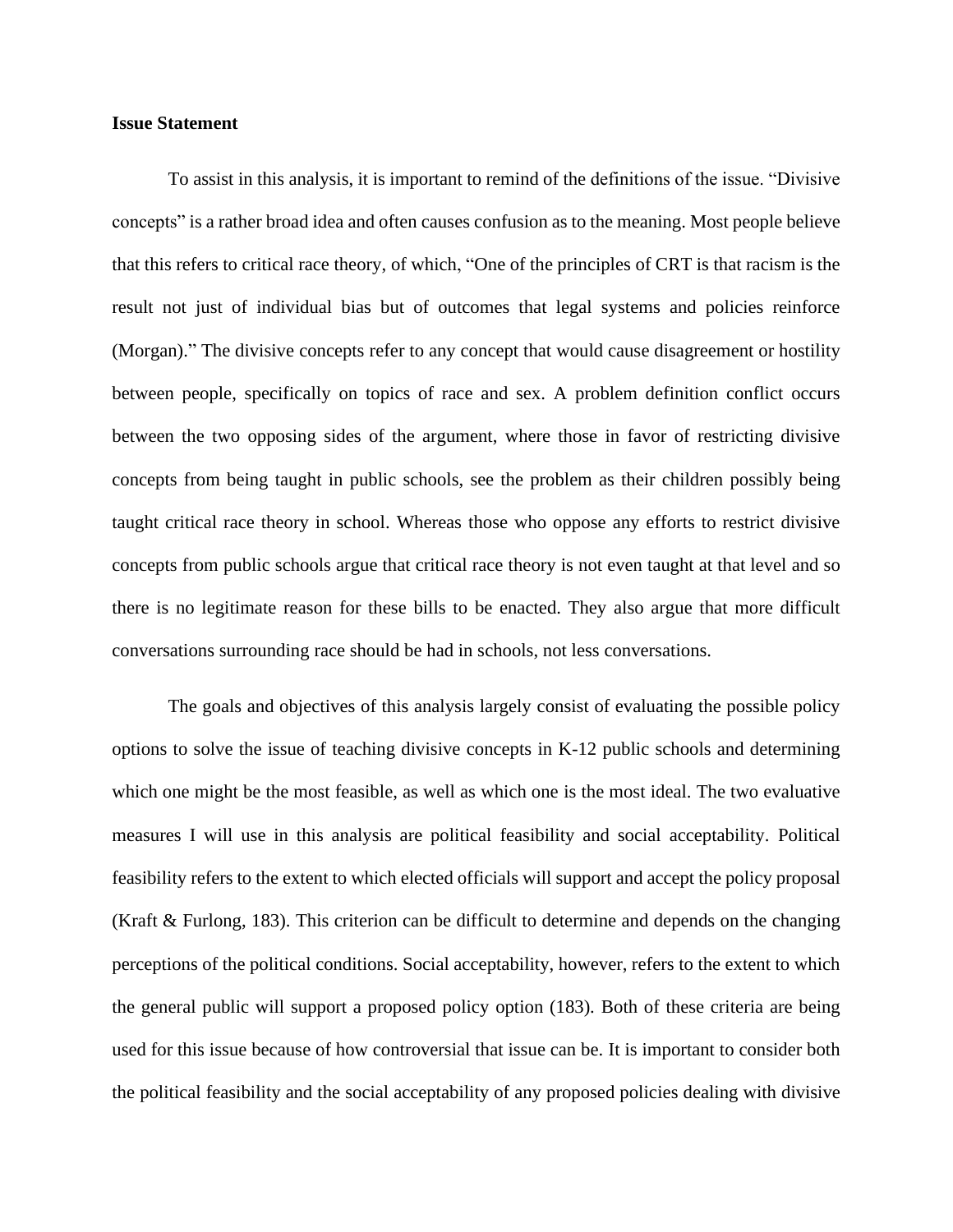concepts in public education because it will be harder to pass any proposed legislation if the bill does not have at least one between political feasibility and social acceptability.

## **Policy Alternatives**

In this analysis we will consider three policy alternatives. One option is status quo, where we leave the issue alone and let school curriculum exist as it currently stands. The second option is to draft new legislation that encourages and requires that these divisive concepts be taught in K-12 schools in an age-appropriate manner. The third, and final option, is to pass the current proposed legislation (House Bills 322 & 327) and restrict the teaching of divisive concepts in schools. The analysis will evaluate these alternatives using the evaluative criteria of political feasibility and social acceptability and compare the options to each other.

The first policy option is the status quo. Currently, Ohio has set learning standards for each subject taught in public schools, such as social studies. The social studies curriculum highlights four main areas of study-history, geography, government, and economics (Ohio Department of Education). These four main areas are broken down by grade and the theme of what should be taught at each of the grade levels. English language arts are currently unaffected, except for the occasional banning of books that are deemed inappropriate for schools. Both of these curriculums talk a lot about what should be taught and do not necessarily include prohibition on topics that should not be taught. The status quo would mean to keep how education looks now, with the Ohio Education Association creating standards that are then applied to schools across the state. Books would continue to be banned for being controversial and creating uncomfortable conversations, and social studies education would possibly continue being taught with divisive topics included in classroom discussion, depending on what is being taught at the time.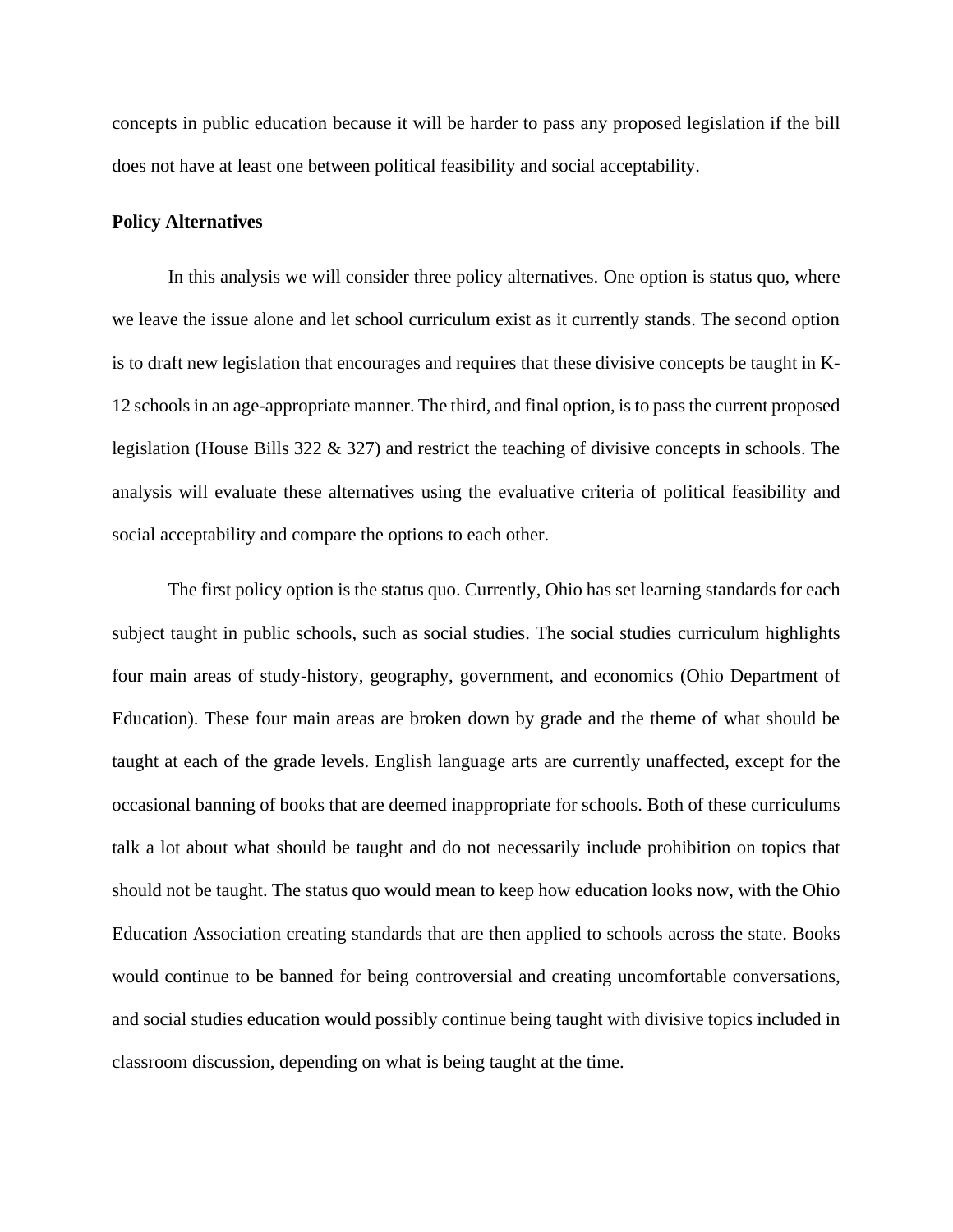In terms of political feasibility, this policy option may be the most feasible. Republicans in the Ohio House introduced their proposed policy in 2021 and it has been in committee ever since, making it seem likely that status quo may be achieved. This may be the easiest to achieve because if politicians cannot agree on anything or cannot gather enough votes to pass the legislation then we may be stuck with the status quo anyways. There are also numerous actors at play in this policy debate, making it difficult to force one policy alternative. This alternative might also be the most socially acceptable since nothing will really change. It may be difficult to convince the proponents of restricting divisive concepts to accept the status quo, but the opponents of restricting those topics may be satisfied that no legislation was passed. The pros of this option include that the current state of educational affairs would remain the same. This could also be a con, as both sides of the policy debate have competing beliefs on what they think should be taught in public schools. Another con of this option is that nothing really gets accomplished if the status quo remains. As discussed, it is probably the most politically feasible and socially acceptable, but it relies on conditions remaining the way they are now.

The second policy option would be to draft and introduce legislation to the Ohio House that requires "divisive concepts" to be taught in K-12 schools in an age-appropriate manner. This policy option may be the most difficult of the three, because it would have to be drafted from scratch and somehow make its way onto the policy agenda. The policy would need to define what "divisive concepts" it wants to require be taught as well as define what is age appropriate for each grade level. This option is probably the least politically feasible of the policy alternatives. The Ohio House, and Senate, are currently a majority Republican who are generally proponents of restricting divisive concepts from being taught in schools. This would make any policy of the opposing nature very difficult to pass or even to get on the agenda. This option might also not be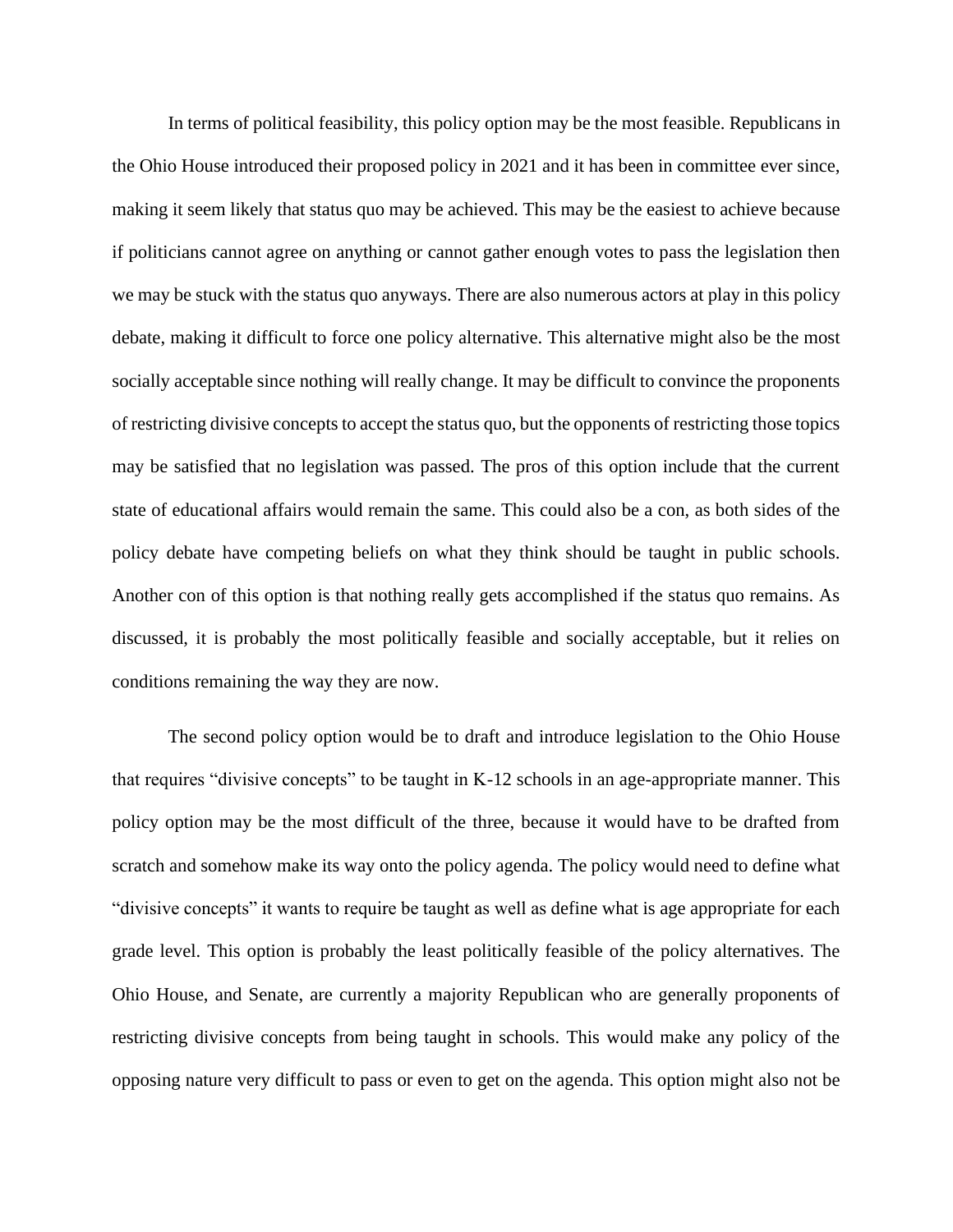widely supported by the public. Ohio tends to be a more conservative state, and it appears that there are many individuals who support a bill that would restrict divisive concepts from being taught. There are lot more organizational actors that would be in support of this policy alternative, but the general public may not be supportive.

The third policy alternative would be to pass the current proposed House Bills 322 and 327. These bills would restrict the teaching of divisive concepts and prohibit conversations surrounding race and sex. Considering political feasibility, this policy alternative may be more politically feasible than the other two, because of the conservative nature of the Ohio legislatures. The elected officials will most likely support this policy alternative, considering that House Bill 327 has two sponsors and thirty-four co-sponsors (House Bill 327 - 134th General Assembly). There are ninety-nine house districts in Ohio and thirty-six support the legislation. House Bill 322 has one sponsor and twenty-seven co-sponsors (House Bill 322 - 134th General Assembly). This shows that these bills have higher levels of political feasibility than the other policy options will. As for social acceptability, based on the amount of news articles found in opposition, it seems like these bills are not widely supported by interest groups and labor unions. There is a large group at stopcriticalracetheory.com that supports these bills, but the Ohio Education Association and other prominent groups such as the League of Women Voters do not support them. The pros of this policy option are that it has the most political support and most social support by individuals. The cons of this option is that there would be harsh penalties on teachers for accidentally teaching subjects that could be considered "divisive" since the legislation does not give particular details as to which subjects should be avoided. The bills add significant stress on teachers and restrict important topics from being taught to public school children.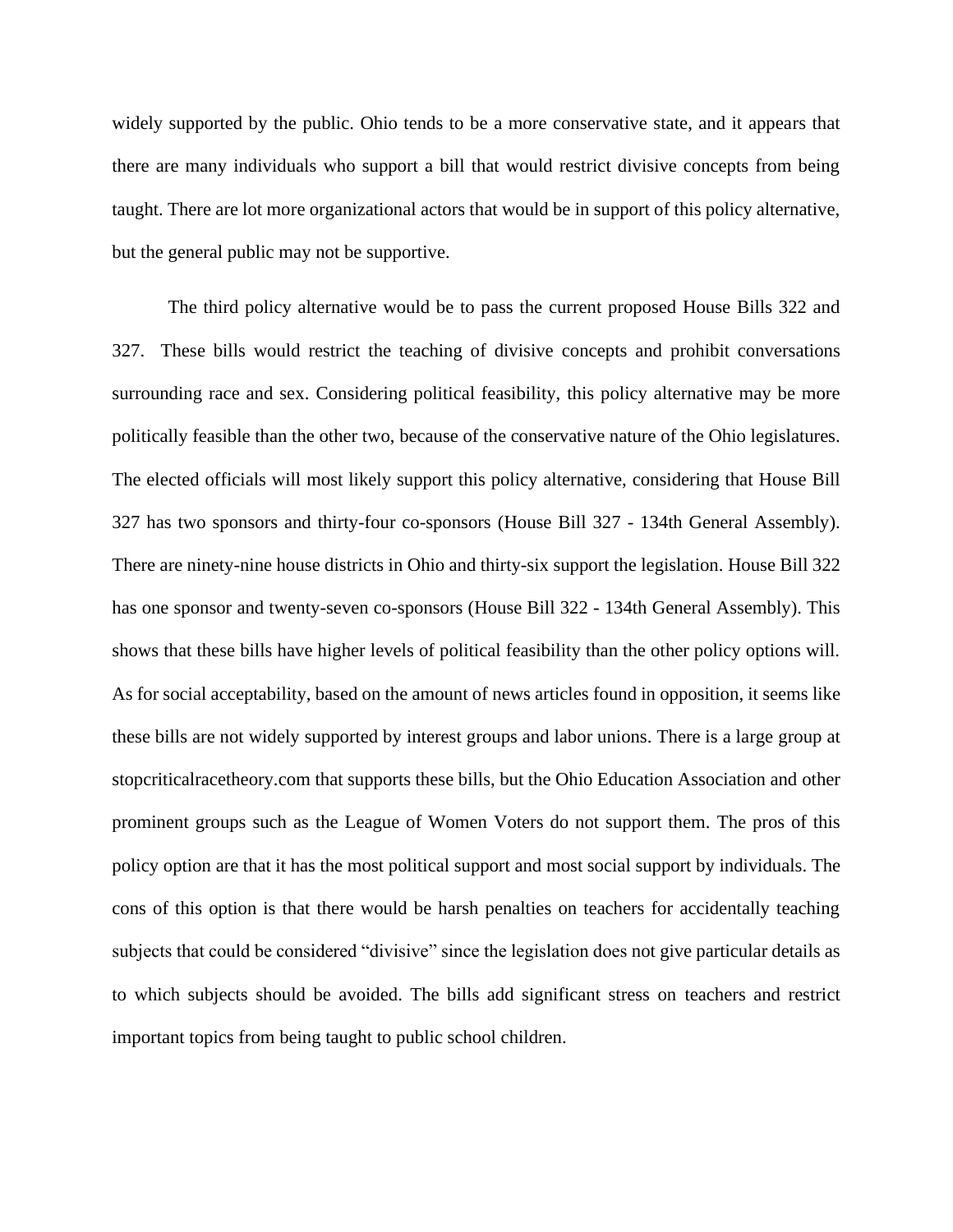My preferred alternative is the second policy option, where a new bill is drafted that requires and protects conversations surrounding race and sex and encourages divisive concepts to be carefully taught in K-12 schools. The purpose of school is to prepare students academically and civically for their future careers and participation in our government. An original aim of schools was citizen development (Callahan), and if we allow "divisive concepts" to be removed from school curriculums, then we will be failing at that goal. This policy is the most difficult to achieve political feasibility and social acceptability but will benefit the state and the country in the long run. This analysis is limited in that there is not a lot of research and data available about the policy issue, since it is a newer topic. The analysis is also limited in that the policy issue is really a nonissue because critical race theory is not taught at the K-12 level and is only taught in college graduate programs. Further research would help to determine the outcomes of these proposed alternatives if states were to pass bills or keep the status quo.

# **Objections:**

One objection to the proposed policy that ensures the continued education of divisive concepts is that teachers have their own implicit biases that will affect how they discuss these divisive concepts and their view of it may taint the ideas. This is a valid objection as there are many opposing viewpoints that exist. My response to this objection is that training and education could be provided to teachers as well, to try and confront some of the biases. Either way, students will still be exposed to the controversial topics and can decide for themselves what ideas they wish to include in their knowledge base.

A second objection is that people may argue that schools should be stress free, and that children should not have to be uncomfortable whilst at school. My response to this objection is that children of color and LGBTQ+ students most likely feel uncomfortable some days when they are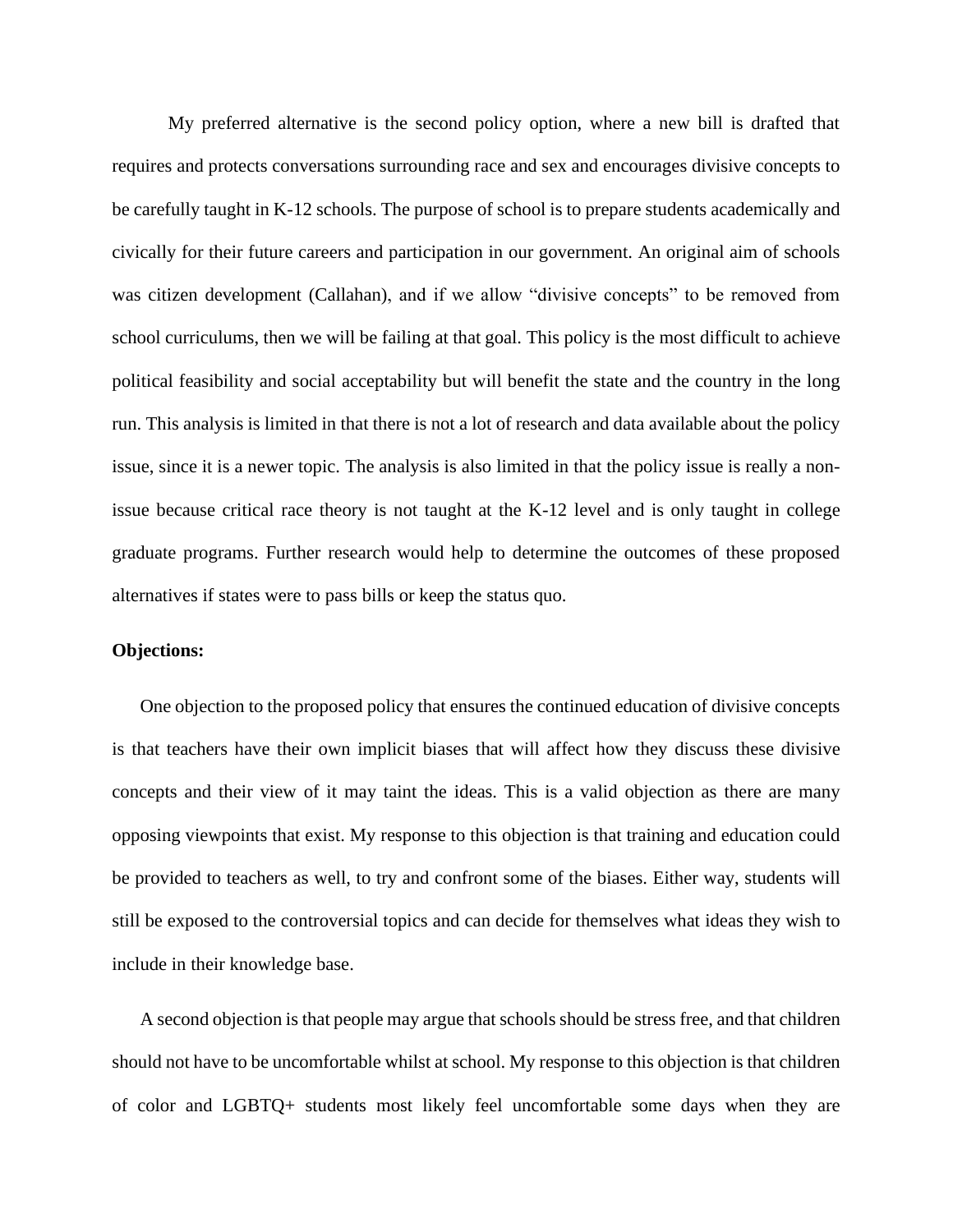underrepresented in classroom discussion and class readings. As we found in the research, there was a push for multiculturalism in history textbooks, but that was more superficial than substantial change. Current events show books with LGBTQ+ characters being banned from schools. This may not completely relevant to social studies, but the overall educational experience has a lasting impact on students.

# **Conclusion**

As the research show, social studies education should be about more than just teaching standards to a test. The curriculum should be integrated with student life, to prepare them for a future of participating in our democracy. House Bills 322 and 327 would directly prevent these efforts and further alienate students of color and LGBTQ+ students. Students should be included and feel welcome in the school building, considering they will spend the majority of their childhood learning there. A preferred policy alternative to the two House Bills would be to draft legislation that protects divisive concepts, provides training for teachers and school staff, and encourages difficult conversations to be had. After all, what better place for strange and uncomfortable conversations than in the protected walls of the school building.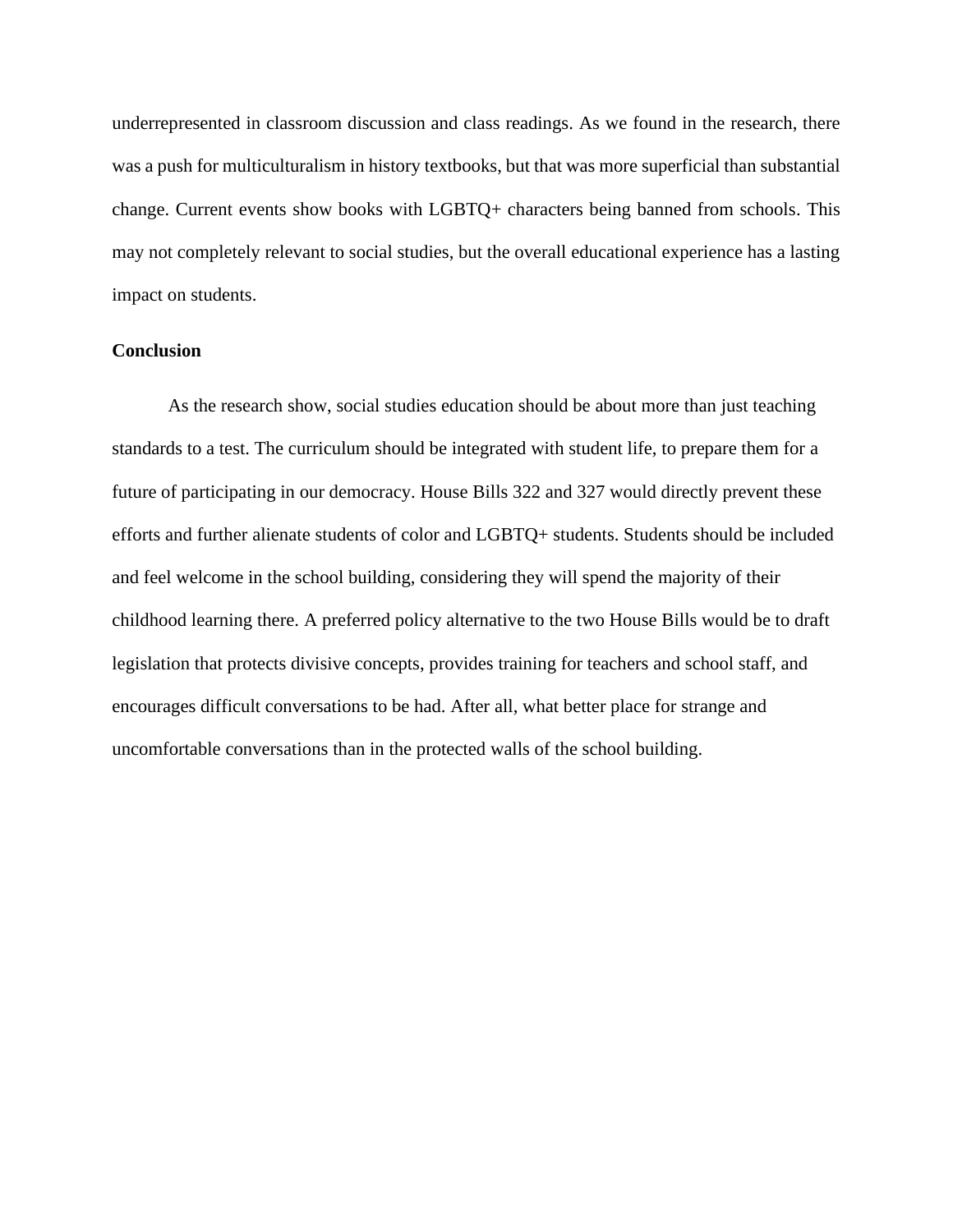#### Work Cited

- Baldwin, Bird T. "John Locke's Contributions to Education." *The Sewanee Review*, vol. 21, no. 2, Johns Hopkins University Press, 1913, pp. 177–87, [http://www.jstor.org/stable/27532614.](http://www.jstor.org/stable/27532614)
- Blad, Evie. "What a Trump Directive on 'Anti-American Propaganda' Means for the Ed. Dept." Education Week, Education Week, 4 Dec. 2020, [https://www.edweek.org/education/what-a-trump-directive-on-anti-american](https://www.edweek.org/education/what-a-trump-directive-on-anti-american-propaganda-means-for-the-ed-dept/2020/09)[propaganda-means-for-the-ed-dept/2020/09.](https://www.edweek.org/education/what-a-trump-directive-on-anti-american-propaganda-means-for-the-ed-dept/2020/09)
- Bossing, Nelson L. "The History of Educational Legislations in Ohio from 1851-1925." *OHJ Archive*, [https://resources.ohiohistory.org/ohj/search/display.php?page=8&ipp=20&searchterm=A](https://resources.ohiohistory.org/ohj/search/display.php?page=8&ipp=20&searchterm=Array&vol=39&pages=78-219) [rray&vol=39&pages=78-219.](https://resources.ohiohistory.org/ohj/search/display.php?page=8&ipp=20&searchterm=Array&vol=39&pages=78-219)
- Callahan, Rebecca M., et al. "Preparing the Next Generation for Electoral Engagement: Social Studies and the School Context." *American Journal of Education*, vol. 116, no. 4, The University of Chicago Press, 2010, pp. 525–56, [https://doi.org/10.1086/653627.](https://doi.org/10.1086/653627)
- Carpenter, James J. "'The Development of a More Intelligent Citizenship': John Dewey and the Social Studies." *Education and Culture*, vol. 22, no. 2, Purdue University Press, 2006, pp. 31–42, [http://www.jstor.org/stable/42922591.](https://nam02.safelinks.protection.outlook.com/?url=http%3A%2F%2Fwww.jstor.org%2Fstable%2F42922591&data=04%7C01%7Clarsenr%40bgsu.edu%7C7e80c36c95f2421f1b3908d9d5e28bc7%7Ccdcb729d51064d7cb75ba30c455d5b0a%7C1%7C0%7C637775991243416995%7CUnknown%7CTWFpbGZsb3d8eyJWIjoiMC4wLjAwMDAiLCJQIjoiV2luMzIiLCJBTiI6Ik1haWwiLCJXVCI6Mn0%3D%7C3000&sdata=hZcVfcYYLS868y6m76hbVf%2BzlHp2JVZe%2FUYd4g4O19Q%3D&reserved=0)

Cooper, Bruce S., et al. *Handbook of Education Politics and Policy*. Routledge, 2008.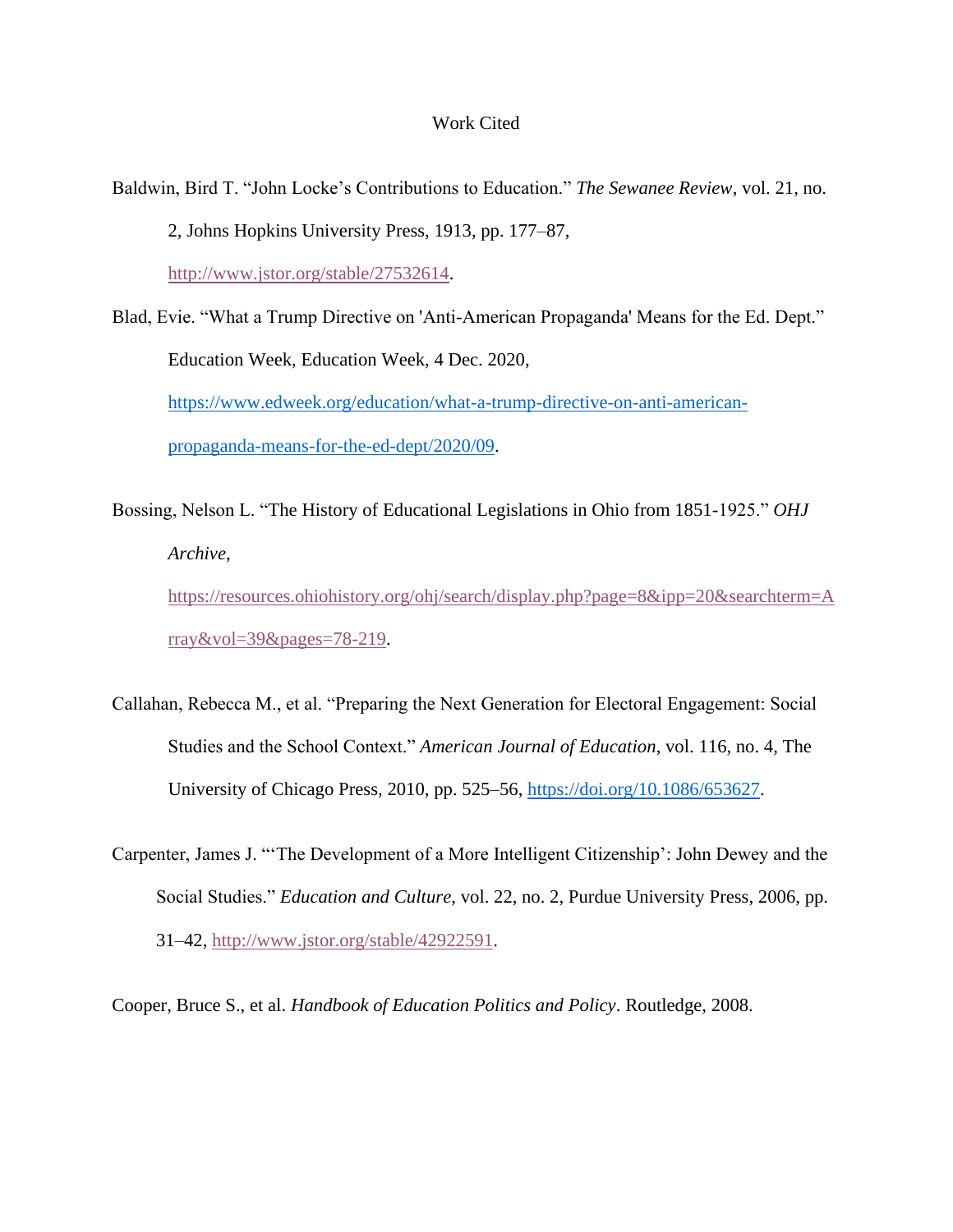- Darder, Antonia. "Chapter 6: What's So Critical about Critical Race Theory?: A Conceptual Interrogation With Rodolfo Torres." *Counterpoints*, vol. 418, Peter Lang AG, 2011, pp. 109–29, [http://www.jstor.org/stable/42981643.](http://www.jstor.org/stable/42981643)
- "Divisive." *Oxford Languages*, Mid 16<sup>th</sup> Century,

[https://www.google.com/search?q=divisive&rlz=1C1JZAP\\_enUS982US982&oq=divisiv](https://www.google.com/search?q=divisive&rlz=1C1JZAP_enUS982US982&oq=divisive&aqs=chrome.0.69i59j0i433i512j0i512j0i433i512l2j0i512l5.935j0j7&sourceid=chrome&ie=UTF-8) [e&aqs=chrome.0.69i59j0i433i512j0i512j0i433i512l2j0i512l5.935j0j7&sourceid=chrome](https://www.google.com/search?q=divisive&rlz=1C1JZAP_enUS982US982&oq=divisive&aqs=chrome.0.69i59j0i433i512j0i512j0i433i512l2j0i512l5.935j0j7&sourceid=chrome&ie=UTF-8) [&ie=UTF-8.](https://www.google.com/search?q=divisive&rlz=1C1JZAP_enUS982US982&oq=divisive&aqs=chrome.0.69i59j0i433i512j0i512j0i433i512l2j0i512l5.935j0j7&sourceid=chrome&ie=UTF-8) Accessed 23 April 2022.

Downing, Andy. "The List: Breaking down the Stupidity That Is Ohio House Bill 327." *Columbus Alive*, Columbus Alive, 8 Mar. 2022, https://www.columbusalive.com/story/entertainment/human-interest/2022/03/08/listbreaking-down-stupidity-ohio-house-bill-327/9430098002/.

Eschmann, Rob, and Charles M. Payne. "Hidden in Plain Sight: Rethinking Race in Education." *Education and Society: An Introduction to Key Issues in the Sociology of Education*, edited by Thurston Domina et al., 1st ed., University of California Press, 2019, pp. 54–65, https://doi.org/10.2307/j.ctvpb3wn0.8.

Gaudelli, William and Megan J. Laverty. "Reconstruction of Social Studies." *Education and Culture*, vol. 34, no. 1, Purdue University Press, 2018, pp. 19–39, [https://doi.org/10.5703/educationculture.34.1.0019.](https://doi.org/10.5703/educationculture.34.1.0019)

"Home." *Stop Critical Race Theory in Ohio*, 22 Dec. 2021, https://stopcriticalracetheory.com/.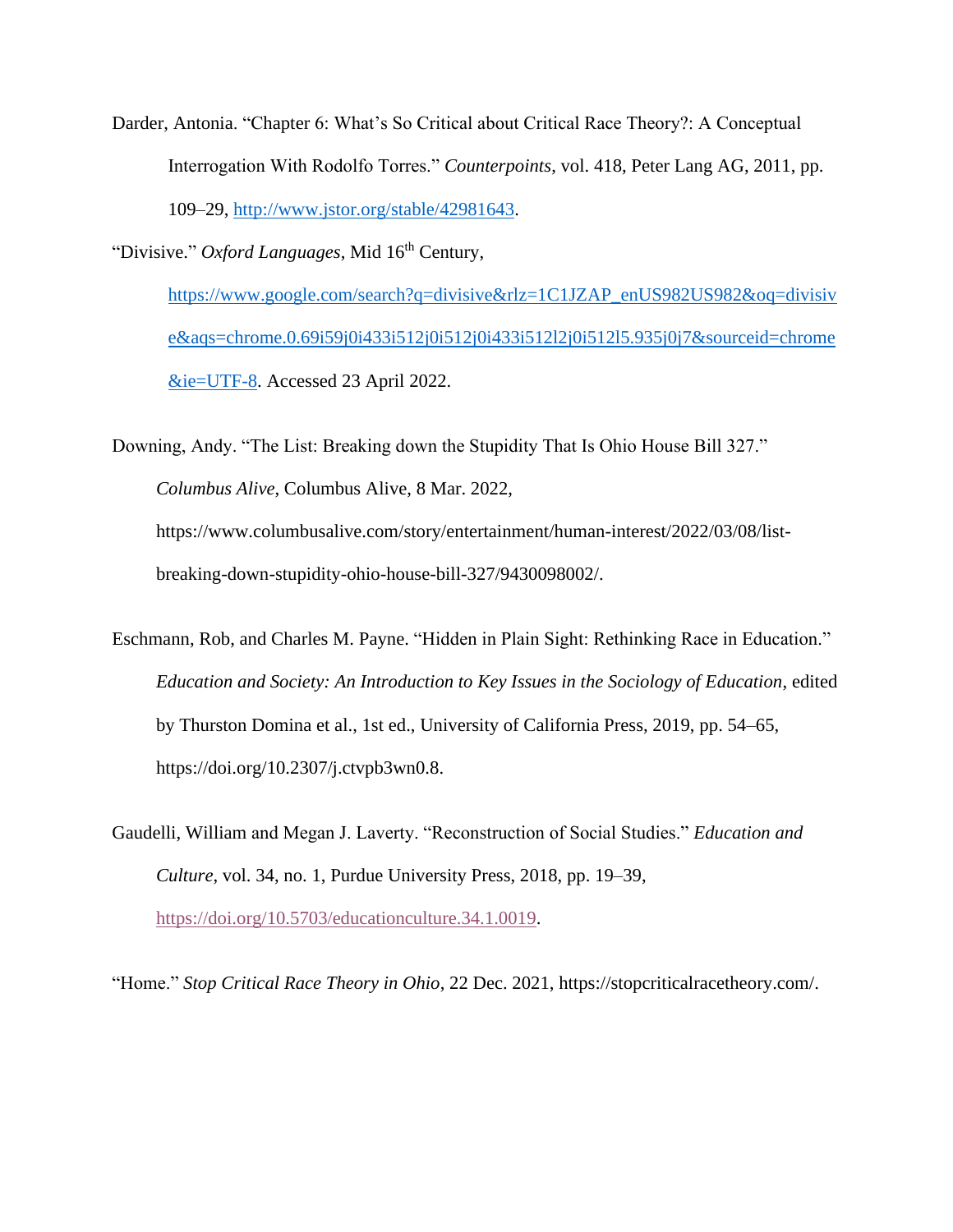- Hooven, Jennifer, et al. "Never Too Early to Learn: Antibias Education for Young Children." *The Phi Delta Kappan*, vol. 99, no. 5, [Phi Delta Kappa International, Sage Publications, Inc.], 2018, pp. 61–66, http://www.jstor.org/stable/44653404.
- "House Bill 322 134th General Assembly." *Ohio House of Representatives*, 2022, [https://ohiohouse.gov/legislation/134/hb322.](https://ohiohouse.gov/legislation/134/hb322)
- "House Bill 327 134th General Assembly." *Ohio House of Representatives*, 2022, [https://ohiohouse.gov/legislation/134/hb327.](https://ohiohouse.gov/legislation/134/hb327)
- Journell, Wayne. "Social Studies, Citizenship Education, and the Search for an American Identity: An Argument against a Unifying Narrative." *Journal of Thought*, vol. 46, no. 3– 4, Caddo Gap Press, 2011, pp. 5–24, [https://doi.org/10.2307/jthought.46.3-4.5.](https://doi.org/10.2307/jthought.46.3-4.5)
- Kahne, Joseph, et al. "Building Social Capital for Civic and Political Engagement: The Potential of High-School Civics Courses." *Canadian Journal of Education / Revue Canadienne de l'éducation*, vol. 29, no. 2, Canadian Society for the Study of Education, 2006, pp. 387– 409, https://doi.org/10.2307/20054169.
- Kraft, Michael E., and Scott R. Furlong. "Public Problems and Policy Alternatives." Public Policy: Politics, Analysis, and Alternatives, 6th ed., CQ Press, an Imprint of SAGE Publications, Inc., Thousand Oaks, CA, 2017, pp. 179–219.
- Laird, Jordan and Jeremy P. Kelley. "How Dayton-area schools teach about race or not". *Dayton Daily News (Ohio),* June 27, 2021 Sunday. advance-lexiscom.ezproxy.bgsu.edu/api/document?collection=news&id=urn:contentItem:6313-P381- JBCN-41CG-00000-00&context=1516831. Accessed January 13, 2022.
- Mason, Lance E. "Cultivating Civic Habits: A Deweyan Analysis of the National Council for the Social Studies Position Statement on Guidelines for Social Studies Teaching and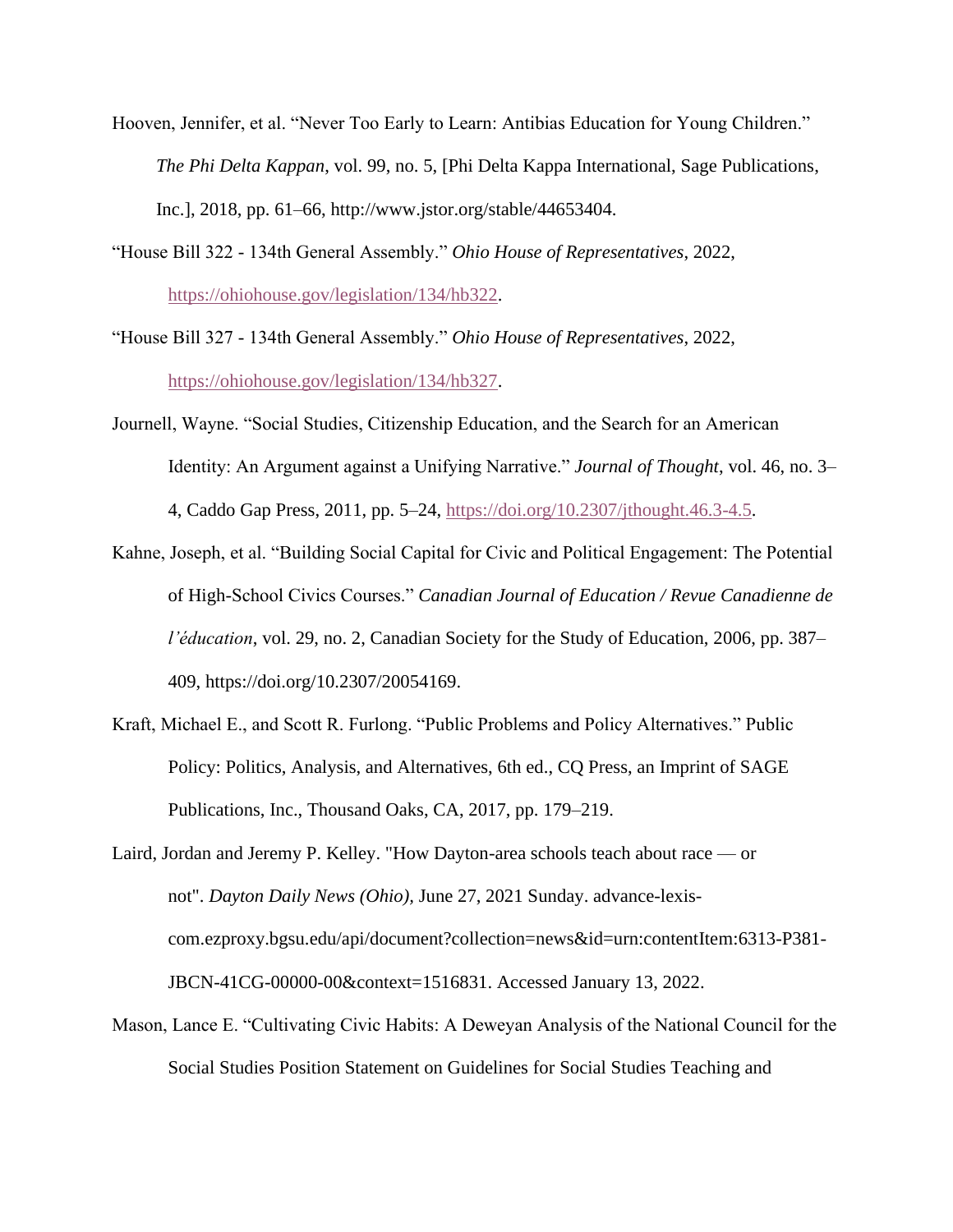Learning." *Education and Culture*, vol. 32, no. 1, Purdue University Press, 2016, pp. 87– 110, [https://doi.org/10.5703/educationculture.32.1.87.](https://doi.org/10.5703/educationculture.32.1.87)

McGuinn, Patrick. "Schooling the State: ESEA and the Evolution of the U.S. Department of Education." *RSF: The Russell Sage Foundation Journal of the Social Sciences*, vol. 1, no.

3, Russell Sage Foundation, 2015, pp. 77–94, [https://doi.org/10.7758/rsf.2015.1.3.04.](https://doi.org/10.7758/rsf.2015.1.3.04)

Mitchell, Douglas E., et al. *Shaping Education Policy: Power and Process*. Routledge, 2018.

- Morgan, Hani. (2022) "Resisting the Movement to Ban Critical Race Theory from Schools." The Clearing House: A Journal of Educational Strategies, Issues and Ideas, 4 Feb. 2022. 95:1, 35-41, DOI: [10.1080/00098655.2021.2025023](https://doi.org/10.1080/00098655.2021.2025023)
- Ohio Department of Education. *Ohio's Learning Standards: Social Studies*. Ohio Department of Education, 2018. https://education.ohio.gov/getattachment/Topics/Learning-in-Ohio/Social-Studies/Ohio-s-Learning-Standards-for-Social-

Studies/SSFinalStandards01019.pdf.aspx?lang=en-US, PDF file.

Ohio Education Association, Centennial Committee. "A History of Education in the State of Ohio." *Making of America*, https://quod.lib.umich.edu/cgi/t/text/text-

idx?c=moa&cc=moa&view=text&rgn=main&idno=ABJ1558.0001.001.

"Public Schools." *Public Schools - Ohio History Central*,

https://ohiohistorycentral.org/index.php?title=Public\_Schools&mobileaction=toggle\_vie w\_desktop.

Sawchuk, Stephen. "What Is Critical Race Theory, and Why Is It under Attack?" *Education Week*, Education Week, 19 Jan. 2022, [https://www.edweek.org/leadership/what-is-critical](https://www.edweek.org/leadership/what-is-critical-race-theory-and-why-is-it-under-attack/2021/05)[race-theory-and-why-is-it-under-attack/2021/05.](https://www.edweek.org/leadership/what-is-critical-race-theory-and-why-is-it-under-attack/2021/05)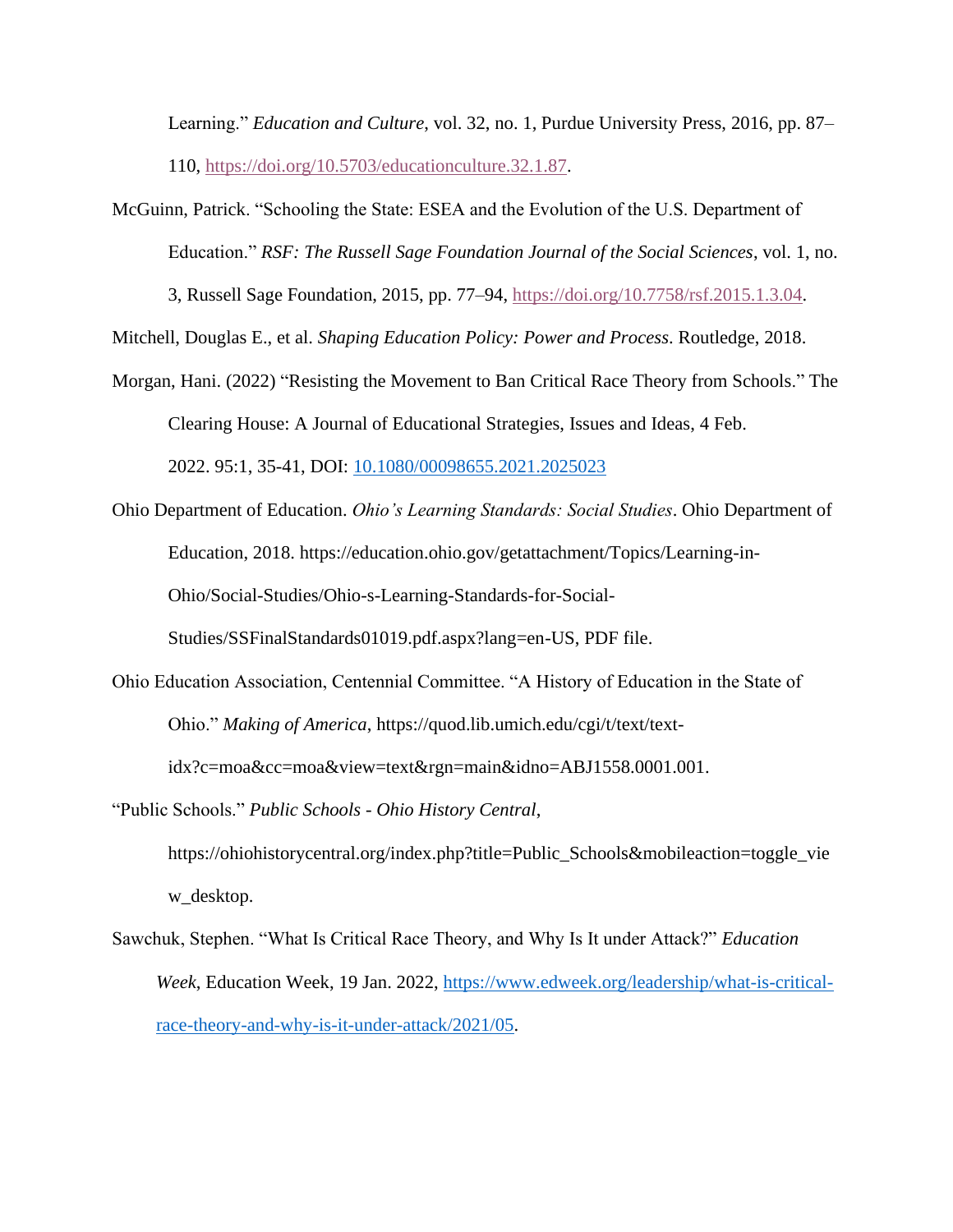- Schwartz, Sarah. "Four States Have Placed Legal Limits on How Teachers Can Discuss Race. More May Follow." *Education Week*, Education Week, 18 June 2021, https://www.edweek.org/policy-politics/four-states-have-placed-legal-limits-on-howteachers-can-discuss-race-more-may-follow/2021/05.
- Shaker, Paul, and Elizabeth E. Heilman. *Reclaiming Education for Democracy: Thinking beyond No Child Left Behind*. Routledge, 2008.
- Sheehan, Rebecca, et al. "Translating Race: Teaching American Concepts and Histories of Race, Ethnicity, and Whiteness in Australia." *Australasian Journal of American Studies*, vol. 38, no. 2, Australia New Zealand American Studies Association, 2019, pp. 17–50, https://www.jstor.org/stable/26925491.
- Siegel, Harvey. "Philosophy of Education." *Encyclopedia Britannica*, Encyclopedia Britannica, Inc., 2020, [https://www.britannica.com/topic/philosophy-of-education.](https://www.britannica.com/topic/philosophy-of-education)
- Stanley, William B. "Education, Philosophy, and the Cultivation of Humanity." *Counterpoints*, vol. 352, Peter Lang AG, 2011, pp. 209–17, [http://www.jstor.org/stable/42980819.](https://nam02.safelinks.protection.outlook.com/?url=http%3A%2F%2Fwww.jstor.org%2Fstable%2F42980819&data=04%7C01%7Clarsenr%40bgsu.edu%7C7e80c36c95f2421f1b3908d9d5e28bc7%7Ccdcb729d51064d7cb75ba30c455d5b0a%7C1%7C0%7C637775991243416995%7CUnknown%7CTWFpbGZsb3d8eyJWIjoiMC4wLjAwMDAiLCJQIjoiV2luMzIiLCJBTiI6Ik1haWwiLCJXVCI6Mn0%3D%7C3000&sdata=JK6XvGRv3e%2B15uikxzzj5PT1UrBGXK2kIYcNf6layxU%3D&reserved=0)
- Tate, William F. "Critical Race Theory and Education: History, Theory, and Implications." *Review of Research in Education*, vol. 22, [Sage Publications, Inc., American Educational Research Association], 1997, pp. 195–247, https://doi.org/10.2307/1167376.
- Torres, Carlos Alberto. "State and Education Revisited: Why Educational Researchers Should Think Politically about Education." *Review of Research in Education*, vol. 21, [Sage Publications, Inc., American Educational Research Association], 1995, pp. 255–331, [https://doi.org/10.2307/1167283.](https://doi.org/10.2307/1167283)
- Westheimer, Joel, and Joseph Kahne. "Educating the 'Good' Citizen: Political Choices and Pedagogical Goals." *PS: Political Science and Politics*, vol. 37, no. 2, [American